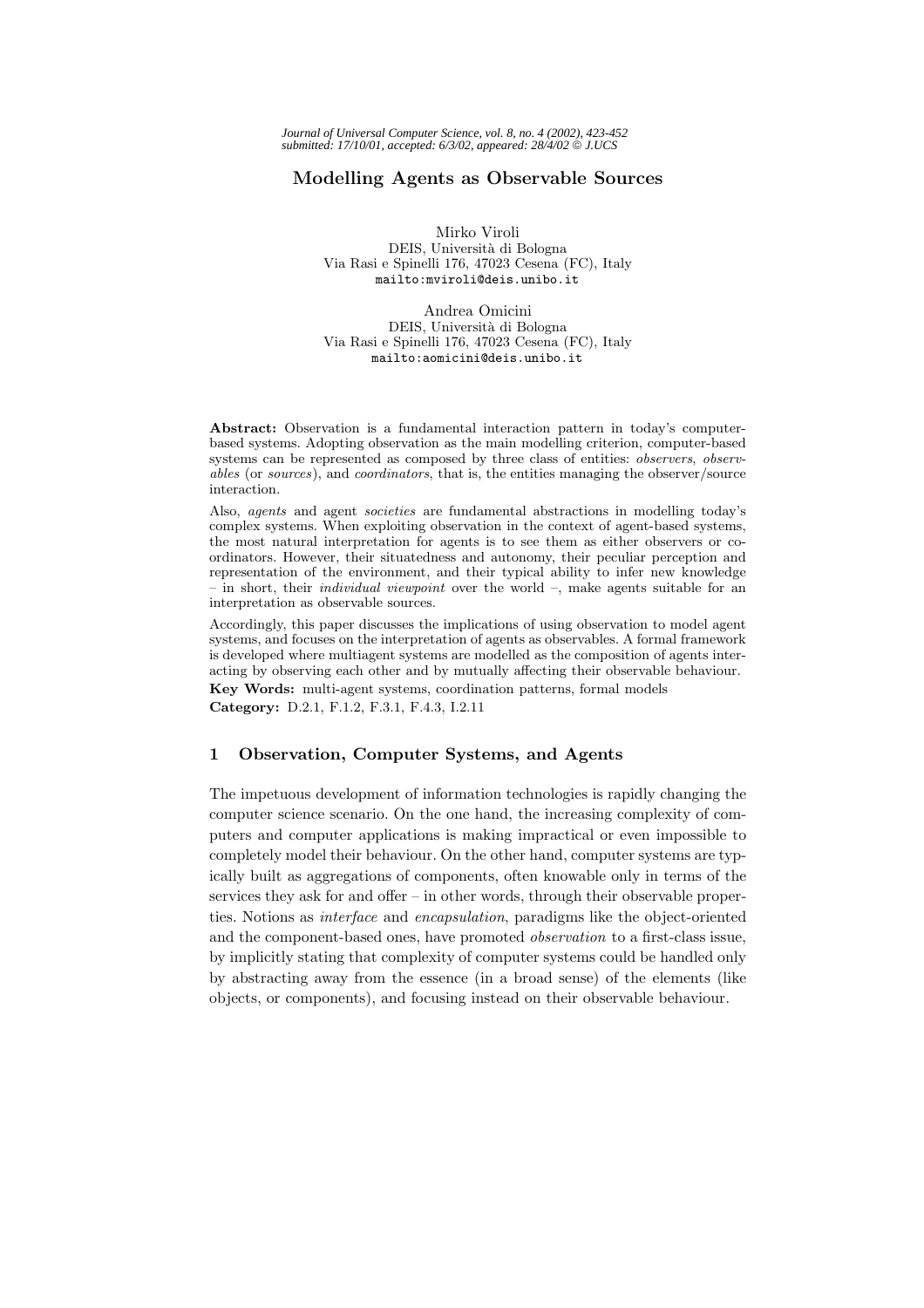Agent-based technologies – one of the most promising approaches for the engineering of complex systems – are contributing to this trade-off as well. In multiagent systems (MAS henceforth), a multiplicity of autonomous, possibly intelligent agents have to set up well-constructed interaction patterns to deal with heterogeneous, distributed, and unpredictable knowledge sources – making observation at the same time a relevant and complex issue in agent-based systems. Even more, it is often the case that agents cannot be known but in terms of their *interaction history* [Wegner, 1997] – for instance, because they are used to wrap practically unknowable legacy systems, or because they are inherently unknowable, as in the case of open systems. Thus, the precise characterisation of the observable behaviour of an agent, and the study of how this can be affected by the external environment, seem necessary efforts for harnessing the intrinsic complexity of current and forthcoming agent-based systems.

In this paper, observation is applied as the fundamental criterion to model the behaviour of agents and MAS. From this viewpoint, it is natural to view agents as *observers* of information sources, – e.g. information agents –, or as *coordinators* managing the patterns of interaction among observers and sources – e.g. broker agents. Instead, this paper elaborates on the idea of representing an agent as an observable *source*, that is, an entity manifesting its knowledge or competence through its observable behaviour. In order to cope with agents' partial knowability, and with the typical need of abstracting away from their inner details, our approach is based on the ideas of (i) modelling only the *observation core* of a source – that is, the part of an agent that directly affects its observable behaviour –, and (ii) explicitly representing how the agent's observable core determines its observable manifestations, and how, conversely, the core is affected by the agent's interactions.

Based on this simple ontology, this paper develops the formal framework for observation in computer systems introduced in [Viroli *et al.*, 2001], and applies it to agent-based systems. In particular, a calculus is presented where MAS are seen as the composition of agents interpreted as observable sources, and multiagent systems' evolution is represented in terms of the source agents exchanging their individual knowledge and competence over time. This model being grown on top of a precisely-defined ontology, an alternative and original viewpoint is given over well-known features of agent-based systems, based on concepts related to observation.

## **1.1 Modelling Styles for Software Components**

Several modelling styles can be adopted for interacting software components, which differ for their different degrees of completeness in the description of how components' interactions affect and are affected by their inner status.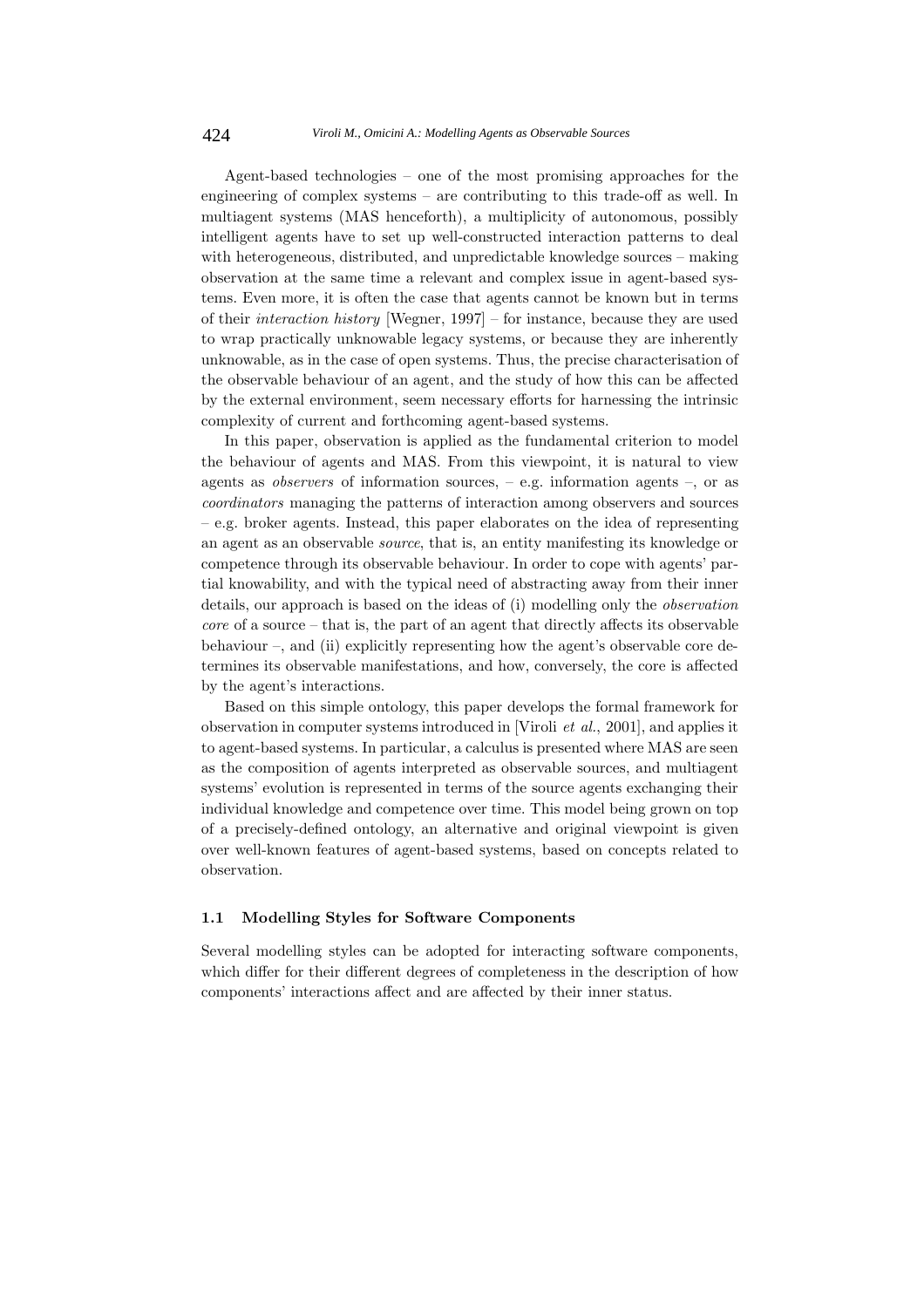In the *white-box* approach, the component's behaviour is completely modelled. Typically this is done by providing an operational semantics for the component which completely defines its dynamics and its interactions with the environment. However, in a wide set of domains – agent-based systems being a relevant case – this approach is unlikely to be effective, both because the software component is intrinsically too complex to be fully characterised, and also because – independently from its complexity – its actual behaviour is not completely known, as in the case of legacy systems.

Typically, this inadequacy is addressed by exploiting a *black-box* approach, where the component's behaviour is characterised only by means of its admissible interaction histories – that is, by the sequences of input and output communication acts the component exhibits while interacting with its environment. The most notable example of this approach, is the one underlying the observational equivalence issue [Milner, 1989]. This is the standard framework exploited in the field of process algebras [Bergstra *et al.*, 2001] – by languages such as CCS [Milner, 1989] and  $\pi$ -calculus [Milner, 1999] –, for stating whether two interactive behaviours are equivalent, or also, when one is a subcase of the other. This approach promotes the idea of characterising a software component only by its interactive behaviour, while abstracting away from any detail concerning its actual inner machinery. While this framework provides a basic and valuable foundation for reasoning about interactive systems in general, and for stating properties of interest about communication protocols, it is not completely satisfactory for modelling software components of any kind. As for the white-box approach, agents are a case where the black-box approach, too, seems not to succeed.

Agents are intrinsically stateful software entities. The ways they interact with the environment are not fixed once and for all, but tightly depends on their evolution over time, as well as on the decisions they autonomously take, reflecting internal deliberation, planning, and inference activities – namely, their proactive behaviour. Even more, very often the agent's communication acts cannot be simply expressed in terms of events occurring in it. For instance, an agent receiving a request for executing a given action never guarantees that action to be actually executed, for the agent can simply ignore the request.

So, in between the black-box and the white-box approaches, a *grey-box* approach is taken as an underlying model for the framework developed in this paper [Viroli and Omicini, 2002c], which seems a suitable approach for representing agents' behaviour. This is based on the idea of partitioning an agent's internal aspects in two parts: one which is completely modelled (the *white* part), as it is responsible for the interactions with the environment, and the other (the *black* part) – representing internal deliberation process – that is abstracted away, but is anyway taken into account as far as it affects the former part. Correspond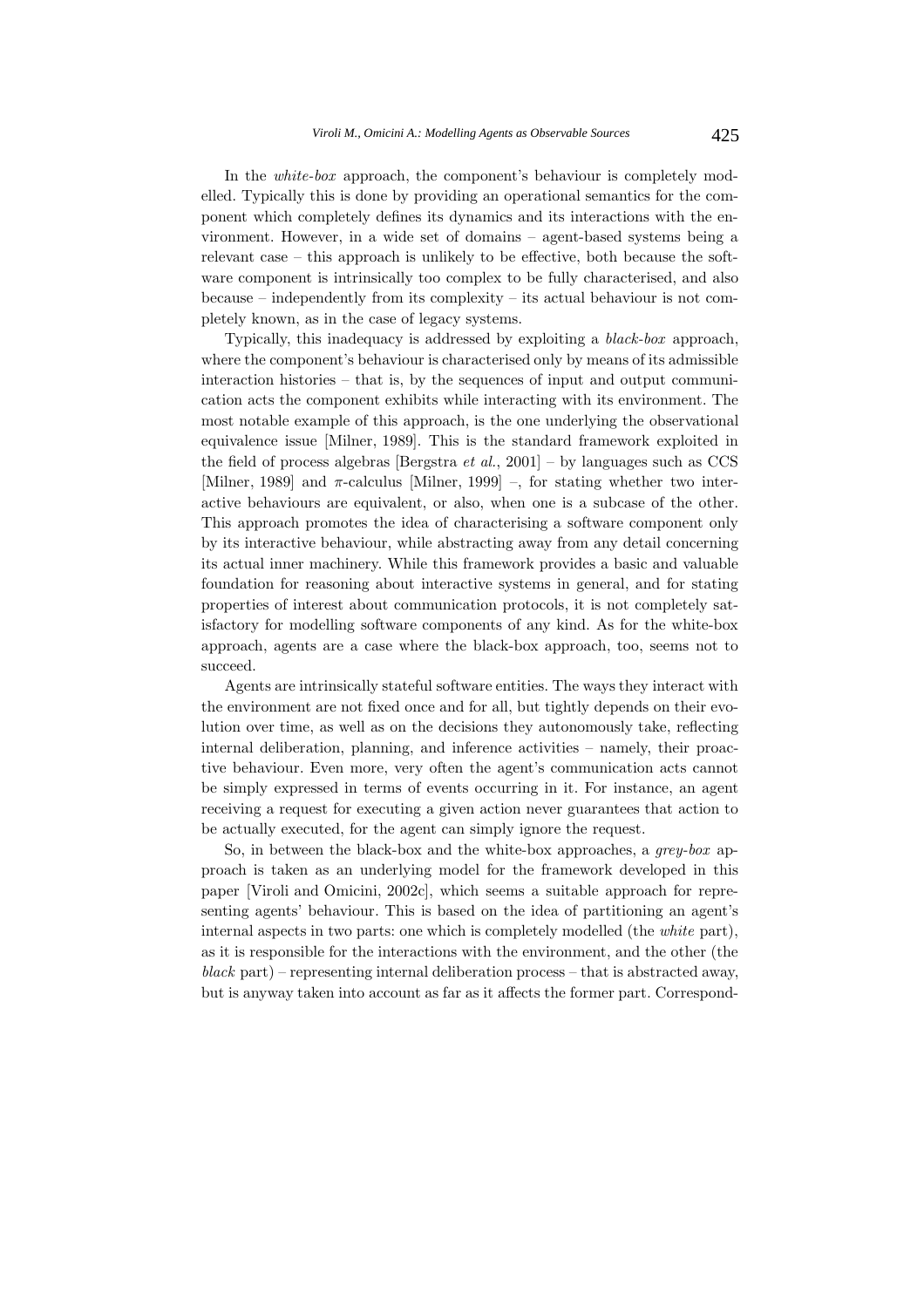ingly, in this paper we refer to the *agent's observable behaviour* as the dynamics of its interactions along with the dynamics of its modelled part's status, which are conceptually driven by both the external environment and by the agent's hidden status dynamics.

In order to apply the grey-box approach, however, it is necessary to provide an ontology for defining: *(i)* what agent's aspects are better to be included either in the modelled or in the hidden part, *(ii)* what is the model for the dynamics of the modelled part, *(iii)* how the modelled part's dynamics are influenced by and can affect the interactions with the environment, and *(iv)* how the modelled part's dynamics are influenced by and can affect the hidden part's dynamics. As argued in [Viroli and Omicini, 2002b], choosing such an ontology – or equivalently, defining an agent abstract machine on which the actual model is based – is a definitely crucial issue, in particular as far as wide applicability to various agents' implementation is concerned. To this end, in this paper a grey-box model for agents is defined which is grown on an a general ontology for the *observation issue* in computer systems developed in [Viroli *et al.*, 2001]. Such an ontology is focussed on representing how software components provide facilities for allowing their status and its dynamic to be perceived and possibly affected by external entities. As a result, the corresponding model turns out to be fairly abstract so as to provide a reasonable architecture-independent specification tool for agent-based systems [Viroli and Omicini, 2002b].

#### **1.2 Observation in Computer Systems**

The ontology for observation introduced in [Viroli *et al.*, 2001] interprets computer systems as made of three kinds of entities: observable *sources*, *observers* and *coordinators*. A source is a component storing some knowledge and/or competence, and intrinsically able to *manifest* a part of its state – or of its dynamics – by delivering chunks of information in the form of asynchronous messages, called *manifestations*. Observers are those entities receiving these messages, namely, *observing* the source manifestation. Finally, coordinators are entities managing the pattern of interaction between observers and sources. This is done by *conditioning* the source's observable behaviour, that is, by interacting with a source so as to affect the dynamics of its manifestations.

Roughly speaking, according to our ontology, the basic observation pattern can be sketched as follows: a coordinator conditions a source so as to affect its observable behaviour, the source elaborates the conditioning and manifest part of its knowledge and competence, then an observer receives the source's manifestation(s). Since coordinators and observers are more or less the ends of this observation pattern, they can be easily modelled as black boxes, represented in terms of their outputs – coordinators producing conditionings – and inputs – observers receiving source manifestations.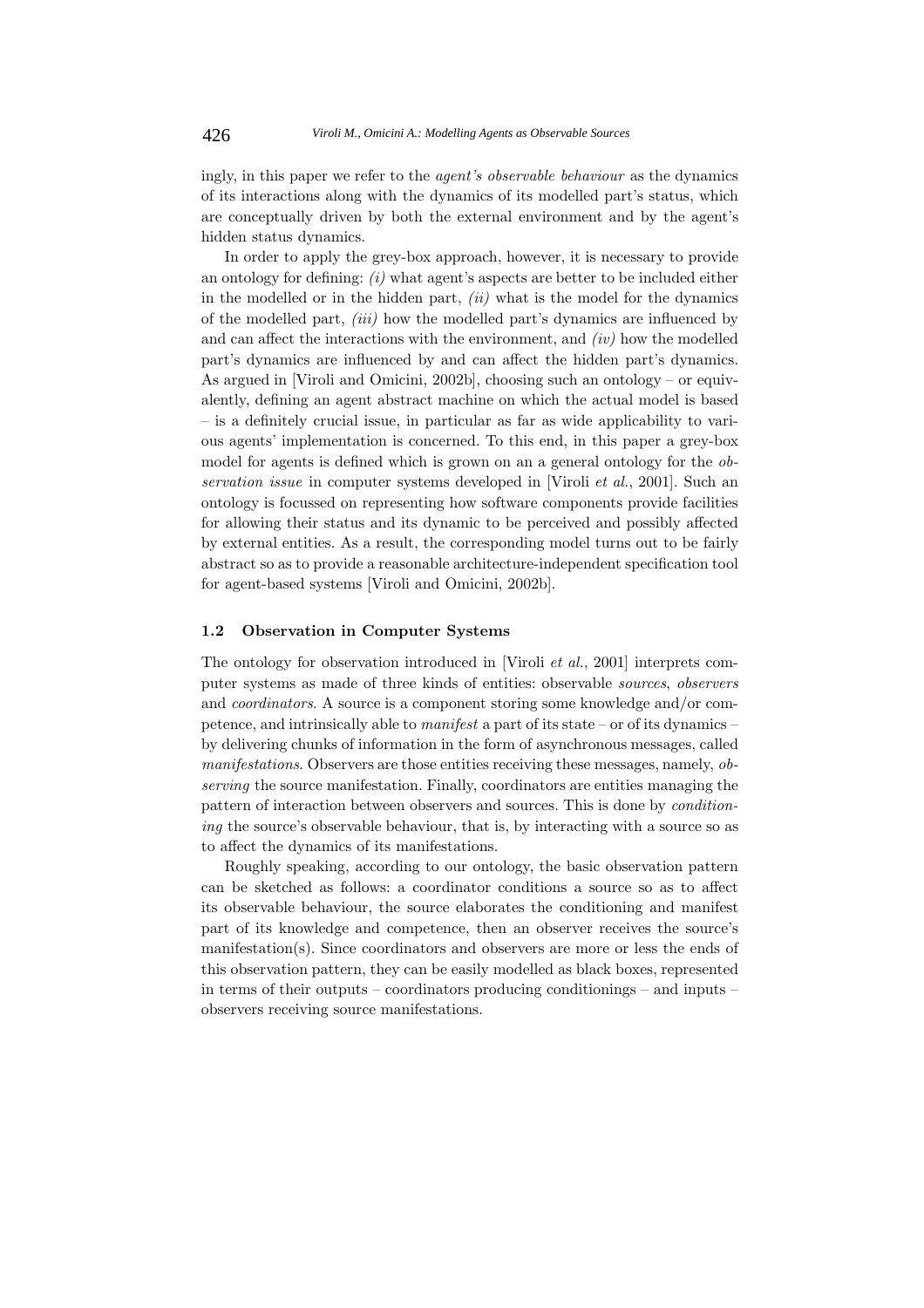Instead, a source evidently constitutes the core of the observation pattern, and its inner state and dynamics are worth to be represented explicitly – at least partially, that is, as far as they affect the way in which a source participates in different kinds of observation patterns. As a result, the ontology focuses on characterising the dynamics of the source's manifestations, how manifestations are related to the state of the source, and how they can be manipulated through conditionings. To this end, the source is modelled in terms of its *(observation) core*, that is, the part of the source that determines its observable behaviour over time. At any time during its evolution, the core of a source is said to be in a given *(observable) position*. In turn, a position consists of the *(observable) place*, representing the part of the source's current state that can in any way affect the source's observable behaviour, and the *(observation) configuration*, determining its dynamics and manifestations over time.

At any time during its evolution, a source is either in *equilibrium* or in *motion*. When in equilibrium, a source is characterised by its current position. The equilibrium of a source can be perturbed in two ways: by a *conditioning* from a coordinator, or by a spontaneous *move* of the source. On the one hand, a source can allow a coordinator to change the source's configuration, so as to determine new interaction patterns between the source and the observers. On the other hand, a source can spontaneously change its place: this is meant to model either an interaction with the external environment that is not desirable (or useful) to interpret in terms of observation, or an internally-triggered event affecting the source's core, such as the tick of an internal clock, or the inference of new knowledge resulting from an internal process.

When in motion, the source's configuration determines the observation *trajectory* of the source, that is, how the source produces manifestations to observers, and changes its position. At the end of the trajectory – that is, when the source's configuration requires no more manifestations or changes to the source's core –, a source goes back to equilibrium.

## **1.3 Observation in Agent Systems**

The most natural approach to modelling agents' interactions through the observation pattern is to view agents as observers of information sources. In fact, knowledge sources often populate the environment of a MAS, where agents play the role of information agents in charge of obtaining information from sources, and possibly elaborating it. On the other hand, agents are likely to be modelled as coordinators as well. Typically, agents (and in particular, intelligent ones) have some awareness of their context, and often feature some ability to set up the agent-environment interaction patterns that better favour the accomplishment of their goals.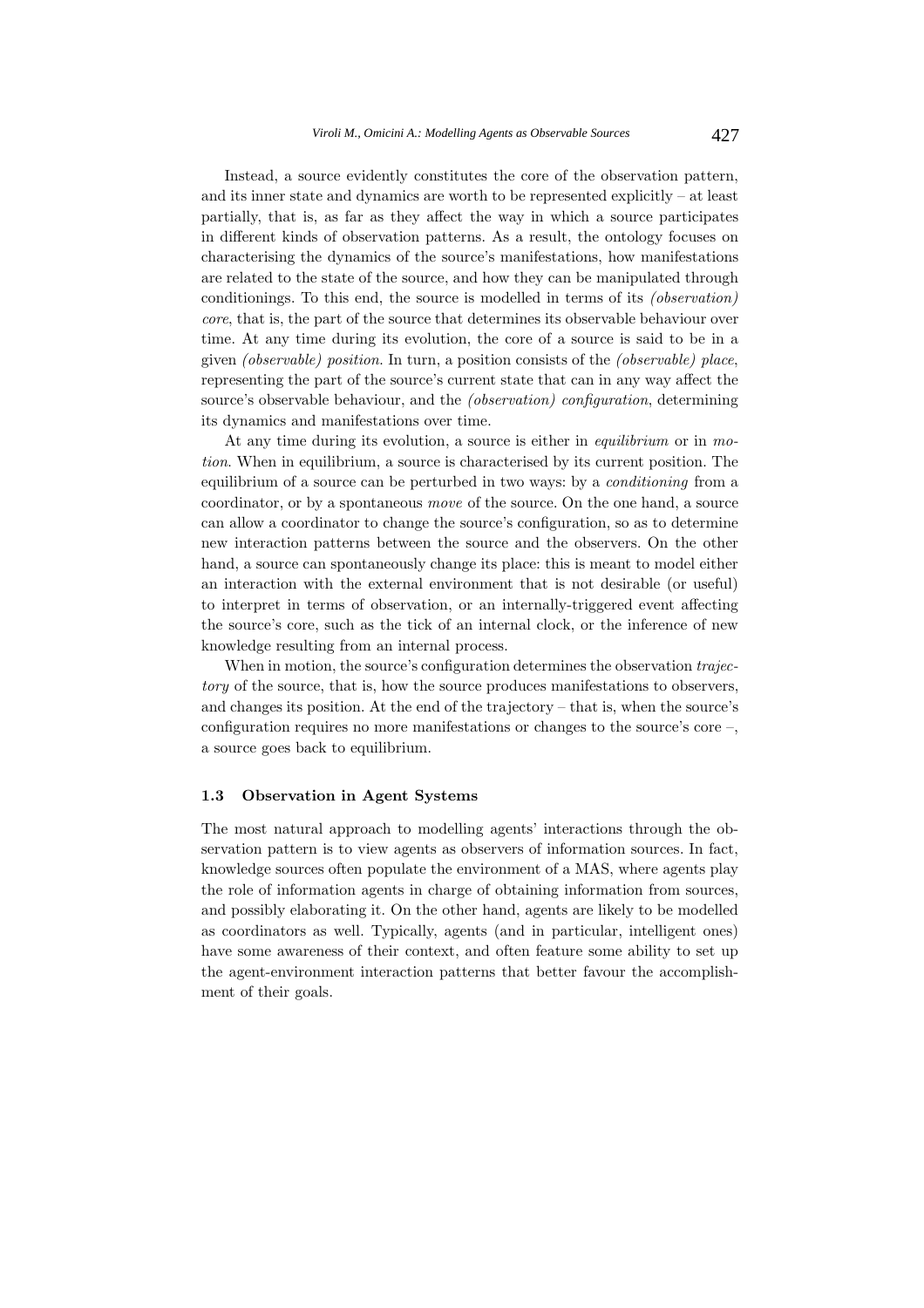While it is a quite natural viewpoint to interpret an agent as either an observer or a coordinator, this paper takes a seemingly less obvious stance, and focuses on interpreting agents as sources. First of all, this interpretation conceptually matches the idea that each single agent, with its own knowledge, competence, and unrepeatable "experience" – in a broad acceptance of the term –, provides a unique individual viewpoint over the world. Then, within a MAS, agents not only aim at individually pursuing their goals, but often manifest some kind of cooperative attitude, too, being ready to help other agents pursuing their own goals, and, more generally, wishing to contribute to the accomplishment of the system's global goal. Accordingly, the social ability of an agent can be represented in terms of the knowledge, competence, resources, and abilities made available to other agents. While preserving agent autonomy, this feature, too, makes agents good candidates for being modelled as observable sources.

The way our ontology characterises the source's internal details and dynamics turns out to fit the typical agent's properties. So, the core represents the part of an agent that can determine its observable behaviour as perceived by the environment – in general, this is only a limited and well-defined portion of an agent, or rather some abstract view of it, thus satisfying the typical need of abstraction that agent-based approaches require.

The spontaneous change of a source's core can be used to take into account the agent's intrinsic proactiveness, with no need to model the details related to most of its internal aspects. Agents are typically seen as independent *loci* of control, driven by the aim of pursuing their goals. However, to our end it is not relevant to explicitly model the detail of control – which is often too complex to be fully characterised –, but rather to account for how this can affect the agent's observable behaviour. As a result, our ontology represents the agent's inner modifications that cause some manifestations as spontaneous moves, that is, as unpredictable changes of its core.

The configuration of a source models how the dynamics of an agent is manifested. For instance, when a spontaneous move occurs, the current state of the configuration determines what manifestations should be produced and what is the next equilibrium state of the agent. Also, a cooperative agent could be designed so as to deliberately allow the environment to partially modify its configuration – namely, to condition the agent – so as to affect its observable behaviour over time, and set up the desired patterns of interaction. For instance, this is how our ontology accounts for requests coming from other agents, (i) asking for some service or information, (ii) being answered by some manifestation, and also (iii) possibly causing a change in the agent status keeping track of the interaction that occurred.

As a whole result, modelling an agent as an observable source seems quite appropriate for taking into account its relevant aspects, features, and behaviour.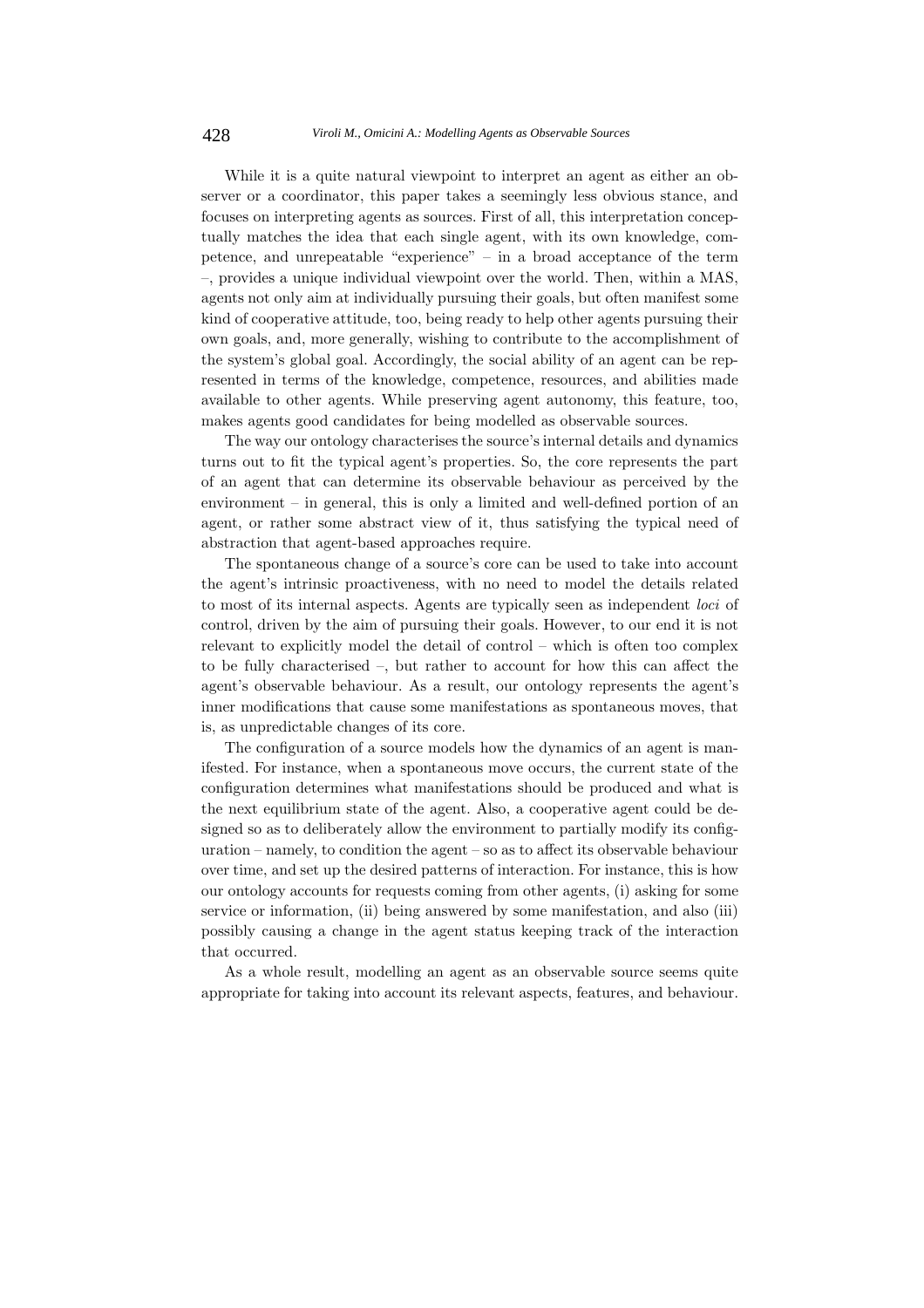So, this ontology is taken as a reference for applying a grey-box modelling approach to agents. This choice makes it possible to concentrate on representing the agent's part directly affecting they way it interacts with the environment – as well as taking into account the definitely relevant aspect of an agent's proactive behaviour –, while abstracting away from details concerning agent's deliberation process – that are very difficult to model whereas they only marginally affect the dynamics of MAS.

### **1.4 Overview**

The main goal of this paper is to develop a formal framework for modelling the behaviour of a MAS, based on the idea of representing each agent as an observable source according to the ontology for observation developed in [Viroli *et al.*, 2001]. In order to obtain this result, we conceptually divide the framework in three parts, each focussing on a different level of abstraction in specifying the overall MAS dynamics.

In Section 2, the agent's inner dynamics is studied. Based on the formal framework introduced in [Viroli *et al.*, 2001] – which is used to specify how software components let their status and its dynamics to be observed – here an operational semantics for the agents inner status is developed. The agent is interpreted in terms of an observable source which can either *(i)* receive a conditioning, *(ii)* perform a spontaneous move, *(iii)* evaluate its configuration, and *(iv)* produce manifestations.

Section 3 is devoted to specify the agent's interactive behaviour. In particular, the four events characterising the agent's inner behaviour are related to the actual interactions of the agent with its environment. In this model, the agent is seen as an interactive component that either *(i)* proactively sends output messages to the environment (which are manifestations fired by spontaneous moves), or *(ii)* receives a message from the environment and reactively replies with one or more output messages (which are manifestations fired by a conditioning).

Finally, Section 4 addresses the agents cooperation level. A MAS is seen as a composition of agents interacting with each other. In particular, the MAS dynamics is described in terms of an agent's manifestations eventually becoming conditionings for another agent. On the one hand, *(i)* an agent can spontaneously produce output messages, on the other hand, *(ii)* an agent can accept one message as input and correspondingly produce new output messages for other agents.

A simple application example is provided and developed according to the corresponding abstraction level throughout Sections 2,3, and 4. Such an example is intentionally simple yet complete enough to help understanding the formalism and the most relevant related concepts and applications.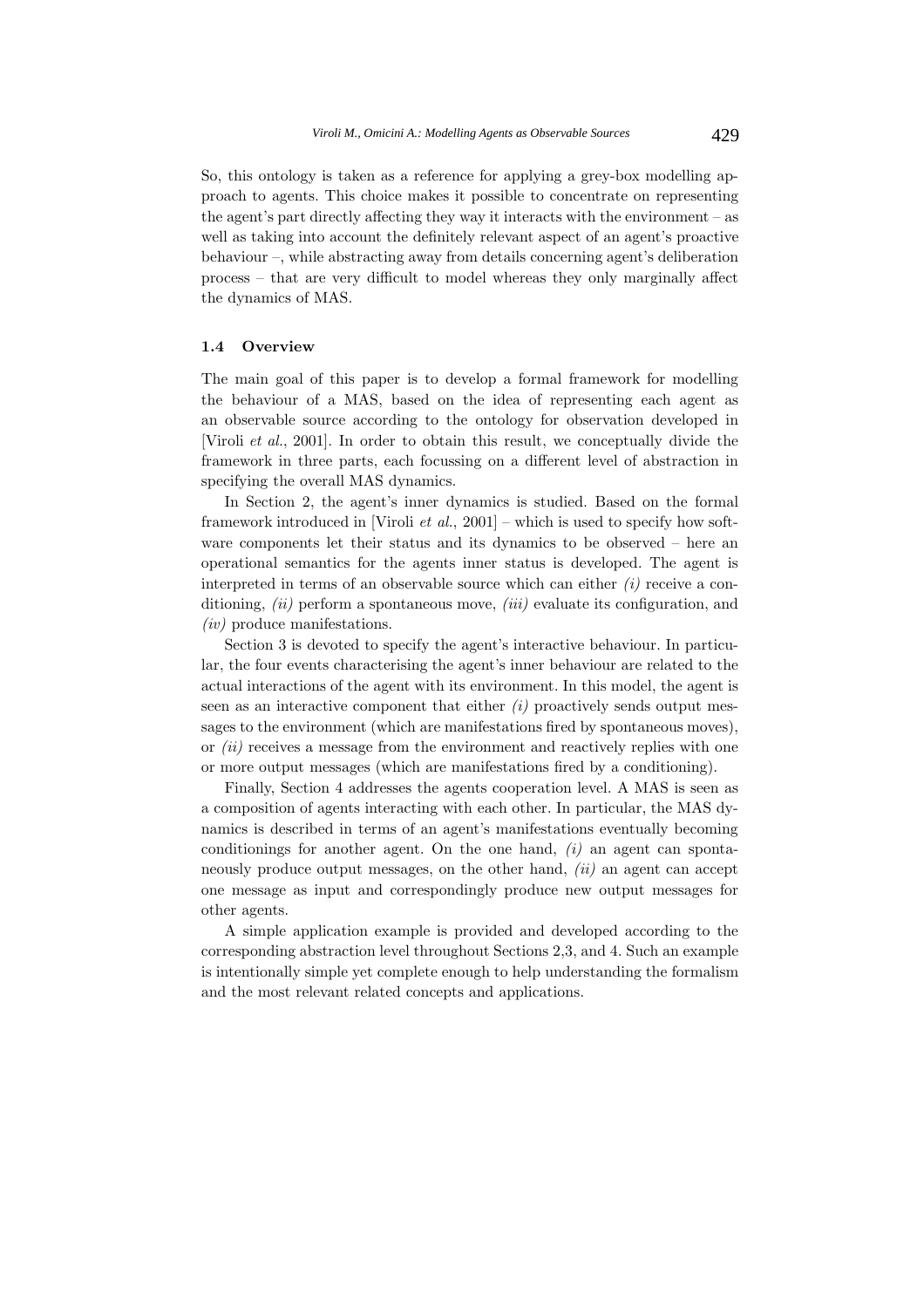Section 5 is devoted at giving an interpretation of the typical features of agents and MAS, such as autonomy and social ability, in terms to aspects related to the observation ontology, and according to the formal framework presented. In turn, this is meant to provide further insights on our model, as well as alternative and innovative viewpoints over well-established concepts.

Section 6 concludes by discussing related works and directions for future studies in this research direction.

## **2 The Formal Framework for Observation**

The ontology for observation sketched in the previous section provides the conceptual basis for the uniform description, classification, and comparison of the seemingly different approaches supporting observation as they emerge independently from computer science and artificial intelligence [Viroli *et al.*, 2001]. In the following, a formal framework for observation is defined, grounded on the observation ontology. In particular, this is meant to provide a tool to denote and specify the observable behaviour of a source, focusing on the way in which interaction may influence the source's manifestation. Also, this formal framework provides the basis for the agents' calculus presented in Section 3 and Section 4.

## **2.1 Formal Background**

Throughout this paper, variables written in uppercase letters denote sets, and variables written in lowercase letters denote the corresponding elements. So, let X be any set, variable x and its variations  $(x', x'', \ldots, x_1, x_2, \ldots)$  range over X. Sometimes the content of a set is specified in terms of a grammar, that is, using a BNF-like production. In particular, in its right-hand side the occurrences of a variable  $x$  are meant to denote that any element of the set  $X$  can be used in their place. The left-hand side specifies instead the name of the set whose elements are the strings generated by the grammar production. For instance, the semantics of the expression:

$$
X ::= \mathtt{elem}(y) \mid \mathtt{zero}
$$

where  $Y = \{1, 2, 3\}$ , is to define the set X as the set:

$$
\{ {\sf zero}, {\sf elem}(1), {\sf elem}(2), {\sf elem}(3) \}
$$

Also, the right-hand side is said to be the language of  $X$ , or the language defining X.

Given any set X, the special symbol  $\perp_X$  is used to denote an exception value in the set  $X_{\perp}$  defined as  $X \cup {\perp_X}$ . The set of multisets over X is denoted by  $\overline{X}$ , and its elements (which are multisets over X) by the variable  $\overline{x}$  and its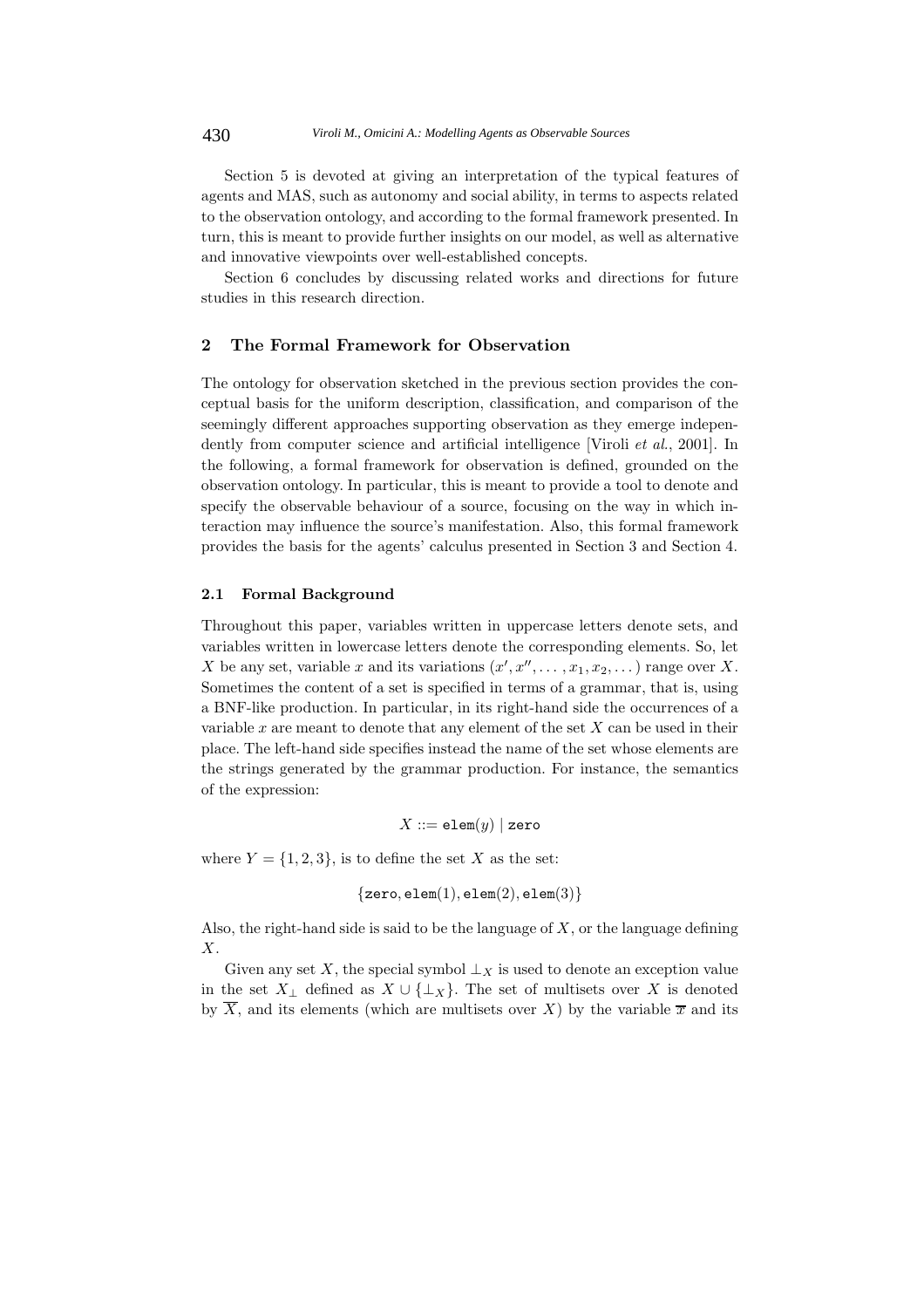variations  $(\overline{x}', \overline{x}'', ...)$ . The content of a multiset can be specified by enumerating its elements through the symbol  $\{\}_M -$  e.g. writing  $\overline{x} = \{x', x', x'', x''', ...\}_M -$  or by the union of two multisets through the binary operator |, as in  $\bar{x} = \bar{x}'|\bar{x}''$ . The void multiset is denoted by  $\epsilon$ . For any  $\overline{x}$ ,  $\overline{x}'$  and  $\overline{x}''$ , the following equivalences are supposed to hold:

$$
\overline{x}|\overline{x}' = \overline{x}'|\overline{x} \qquad \overline{x}|\epsilon = \overline{x} \qquad (\overline{x}|\overline{x}')|\overline{x}'' = \overline{x}|(\overline{x}'|\overline{x}'')
$$

With an abuse of notation, sometimes  $x$  denotes a singleton element either in a multiset  $\{x\}_M$  or in a set  $\{x\}$ . So, the expression  $x|\overline{x}$  denotes a multiset containing the element x. Furthermore, we also suppose  $\pm \chi \vert \overline{x} = \overline{x}$  to hold. The symbol  $\backsim$  is used for the difference between either sets and multisets: so, for instance,  $(x|\overline{x}) \setminus \overline{x} = x$ .

A finite sequence of elements  $x, y, z, \ldots$  is denoted by the symbol  $\langle x, y, z, \ldots \rangle$ and considered as an element of the cartesian product  $X \times Y \times Z \times \ldots$ . The set of functions from subsets of X to subsets of Y is denoted by  $X \mapsto Y$ . A function  $fun \in X \mapsto Y$  can be specified using the notation  $\{x' \mapsto y', x'' \mapsto y'', ...\}$ . Often, when applying a function to a finite sequence, we avoid the bracket notation, writing  $fun(x, x')$  instead of  $fun(\langle x, x' \rangle)$ . The function obtained by updating f so as to map the element x into y is denoted by  $f[x \mapsto y]$ .

In this paper, the formal framework of *labelled transition systems* is adopted as a means for describing the behaviour of systems – for a more exhaustive introduction see [Glabbeek, 2001]. Formally, a (labelled) transition system over a set of *processes* X, is a pair  $\langle X, \longrightarrow \rangle$  where  $\longrightarrow \subseteq X \times Act \times X$  is a ternary relation, associating processes to other processes through *actions*. In particular, the presence of a certain triplet  $\langle x, act, x' \rangle$  in  $\longrightarrow$ , also denoted by the syntax  $x \stackrel{act}{\longrightarrow} x'$ , is meant to represent the process x moving to  $x'$  due to the transition characterised by the action act.

Typically, processes are used to model the state of a certain computational activity, and transitions are used to model changes on that state. Actions characterise the kind of transition, modelling either an interaction of the computational activity with the environment, or simply a spontaneous change of the activity's state – typically modelled by the *silent* action  $\tau$ , which in this paper is taken as default when none is specified.

The content of  $\longrightarrow$ , that is, the semantics of the transition system, is then given by rules of the kind

$$
\frac{cond}{x \xrightarrow{act} x'}
$$

and is defined as the least relation satisfying all the rules – in particular, when the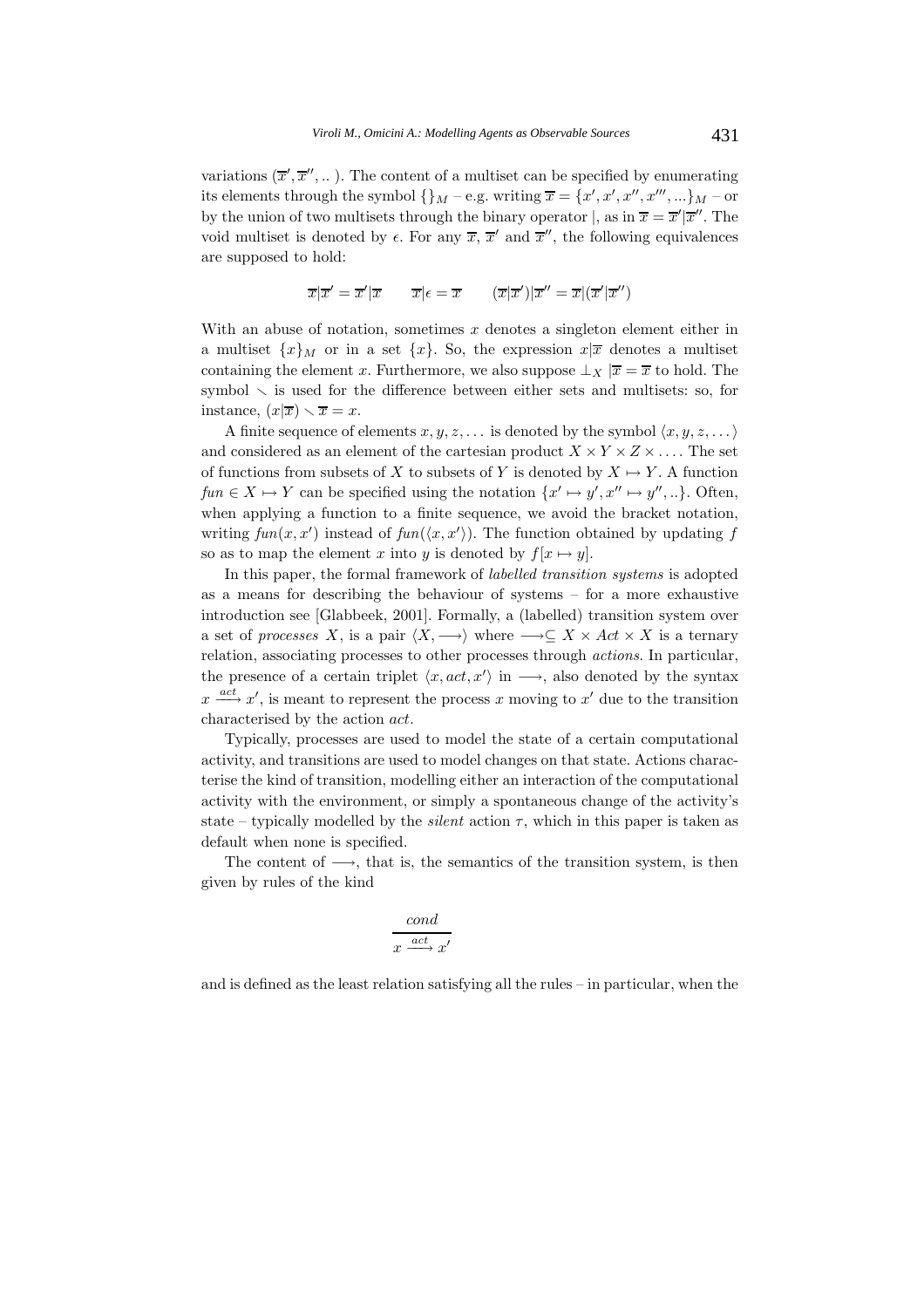formula *cond* is true, the triplet  $\langle x, act, x' \rangle$  is considered as an element of  $\longrightarrow$ .<sup>1</sup> In order to simplify the understanding of the rules, actions are generally divided in sorts, each identified by a different symbol or character tagging the transition, such as S in  $\frac{act}{\longrightarrow_S}$ , which has same semantics of  $\frac{\langle S, act \rangle}{\longrightarrow}$ . As a result, often labelled transition systems are defined by means of a set of labelled transition systems, each identified by a different tag – as in the case of the transition system for sources defined in the following subsection.

### **2.2 The Core Calculus for Sources**

A class of *source* systems is defined as a quartet  $\langle P, C, M, J \rangle$ . P is the set of the admissible *(observable) places* for a source system of the class. A place models at any time the part of the current state of a source that can influence its observation behaviour. C is the set of the admissible *configuration atoms*, or *c-atoms* for short, determining the dynamics of a source and its manifestation. In fact, the *(observation) configuration* of a source is defined as a multiset of c-atoms. The pair  $\langle$  place, configuration determines the current *position* of the source's core. More precisely, the set of the admissible positions of a source is  $P \times \overline{C}$ , and the position of a source is represented by a pair  $\langle p, \overline{c} \rangle \in P \times \overline{C}$ , which is denoted through the syntax  $p[\bar{c}]$ . So, the state of a source in equilibrium is fully characterised by its current position  $p[\bar{c}]$ .

A *move* of the source's core is defined as a change in the source's place, denoted by elements  $\langle p, p' \rangle$  of the set  $P \times P$ . Furthermore,  $P \times P \times \overline{C}$  is defined as the set of the admissible *motions* of the source, keeping track of the move and of the current configuration. A generic motion  $\langle p, p', \overline{c} \rangle$  is denoted by the syntax  $\langle p, p' \rangle [\overline{c}]$ , where p is the source's previous place, and  $p' [\overline{c}]$  the source's new position – or, in other terms, where  $\langle p, p' \rangle$  is the source's move, and  $\bar{c}$  its new configuration. So, the state of a source in motion is fully characterised by its current motion  $\langle p, p' \rangle [\overline{c}].$ 

The third element of a source class' specification,  $M$ , is the set of messages that a source of the class can produce. The syntax for messages is not defined in general: instead, each class of sources specifies its own.

Finally,  $J = \langle eval, select \rangle$  is a pair of functions giving semantics to c-atoms. The *evaluation function* (*eval*) models the effect of a c-atom on both the source's core and manifestation. The *selection function* (*select*) determines which c-atom in the current source's configuration should be evaluated at a given time. In particular,

$$
eval \in C \mapsto (P \times P \mapsto C_{\perp} \times P_{\perp} \times \overline{M})
$$
  

$$
select \in \overline{C} \mapsto (P \times P \mapsto C_{\perp})
$$

<sup>&</sup>lt;sup>1</sup> More precisely, in case  $\langle x, act, x' \rangle$  contains free variables, if the bound triplet  $\langle \hat{x}, \hat{act}, \hat{x}' \rangle$  can be obtained from  $\langle x, \hat{act}, x' \rangle$  with variable substitution  $\sigma$  - i.e.,  $\langle x, act, x' \rangle \sigma = \langle \hat{x}, \hat{act}, \hat{x}' \rangle$  -, then  $\langle \hat{x}, \hat{act}, \hat{x}' \rangle$  is an element of  $\longrightarrow$  if  $cond \sigma$  holds.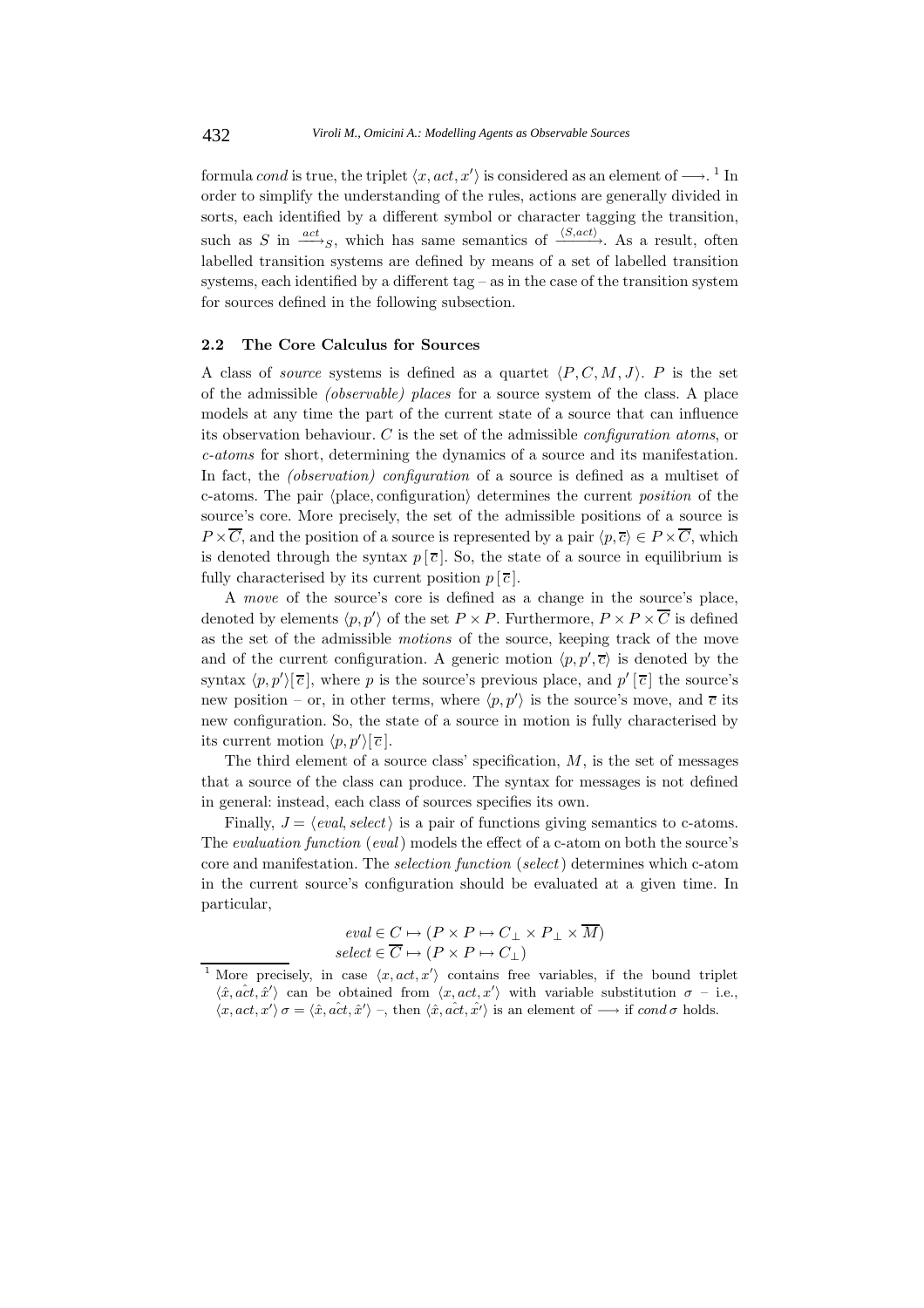Given a source's motion  $\langle p, p' \rangle [\overline{c}]$ , the evaluation *eval*(*c*)(*p*, *p'*) of the c-atom  $c \in \overline{c}$  produces a triplet  $\langle c', p'', \overline{m} \rangle = \text{eval}(c)(p, p')$ , to be interpreted as follows:

- $c'$  is the c-atom to be written in the configuration  $\overline{c}$  replacing c.  $c' = \perp_C$  means that no c-atom replaces c, i.e., c is simply dropped from the configuration  $\overline{c}$ after its evaluation.
- $-p''$  is the new place of the source after the evaluation of the current c-atom. In the case that  $p'' = \perp_P$ , the source's place does not change further, that is,  $p' = p''$ . This is supported by the operator  $\langle p, p' \rangle : p''$ , accepting the move  $\langle p, p' \rangle$  and the new place p'', and yielding the move defined as:

$$
\langle p, p' \rangle : > p'' = \begin{cases} \langle p', p'' \rangle & \text{if } p'' \neq \perp_P \\ \langle p, p' \rangle & \text{otherwise} \end{cases}
$$

 $-\overline{m}$  is the multiset of messages to be sent out by the source due to the evaluation of the current c-atom.

Given the configuration  $\bar{c}$  and the move  $\langle p, p' \rangle$ , select $(\bar{c})(p, p')$  returns the c-atom to be evaluated – or  $\perp_C$ , meaning that no c-atoms should be evaluated and the source can return to equilibrium.

The selection and evaluation of the c-atoms in a source's configuration determine the *trajectory* of the source – in terms of core modifications and observable manifestations – after it has been stimulated by either the registration of a c-atom or a spontaneous move. This dynamics is described by means of a labelled transition system with four kinds of transitions: *move*  $(\longrightarrow_M)$ , *conditioning* ( $\longrightarrow_C$ ), *evaluation* ( $\longrightarrow_E$ ), and *stop* ( $\longrightarrow_S$ ). More precisely,

$$
\neg M \in (P \times \overline{C}) \times (P \times P \times \overline{C})
$$
\n
$$
\neg C \in (P \times \overline{C}) \times C \times (P \times P \times \overline{C})
$$
\n
$$
\neg E \in (P \times P \times \overline{C}) \times \overline{M} \times (P \times P \times \overline{C})
$$
\n
$$
\neg S \in (P \times P \times \overline{C}) \times (P \times \overline{C})
$$

Move and conditioning transitions make a source move from equilibrium ( $P \times \overline{C}$ ) to motion  $(P \times P \times \overline{C})$ , the latter transition being labelled by a c-atom  $(C)$  – so as to model an input from the environment. Evaluation transition makes a source move from motion to motion and is labelled by a multiset of messages  $(\overline{M})$  – modelling an output to the environment –, while stop transition makes the source return to equilibrium from motion without any label.<sup>2</sup> The semantics

<sup>&</sup>lt;sup>2</sup> This labelled transition system is somehow different with respect to the general definition given in Subsection 2.1, being of the kind  $X \times Act \times X'$  with  $X \neq X'$ .<br>On the one hand, it would be easy to show how the transition system defined here could be seen as a special case of the general definition – e.g. considering the set of processes  $X$  as the union of sources in equilibrium state and motion state, by choosing  $X = (P \times \overline{C}) \cup (P \times P \times \overline{C})$  in each transition. On the other hand, we believe that our definition more naturally leads to the intuition of equilibrium state, motion state, and their dynamics.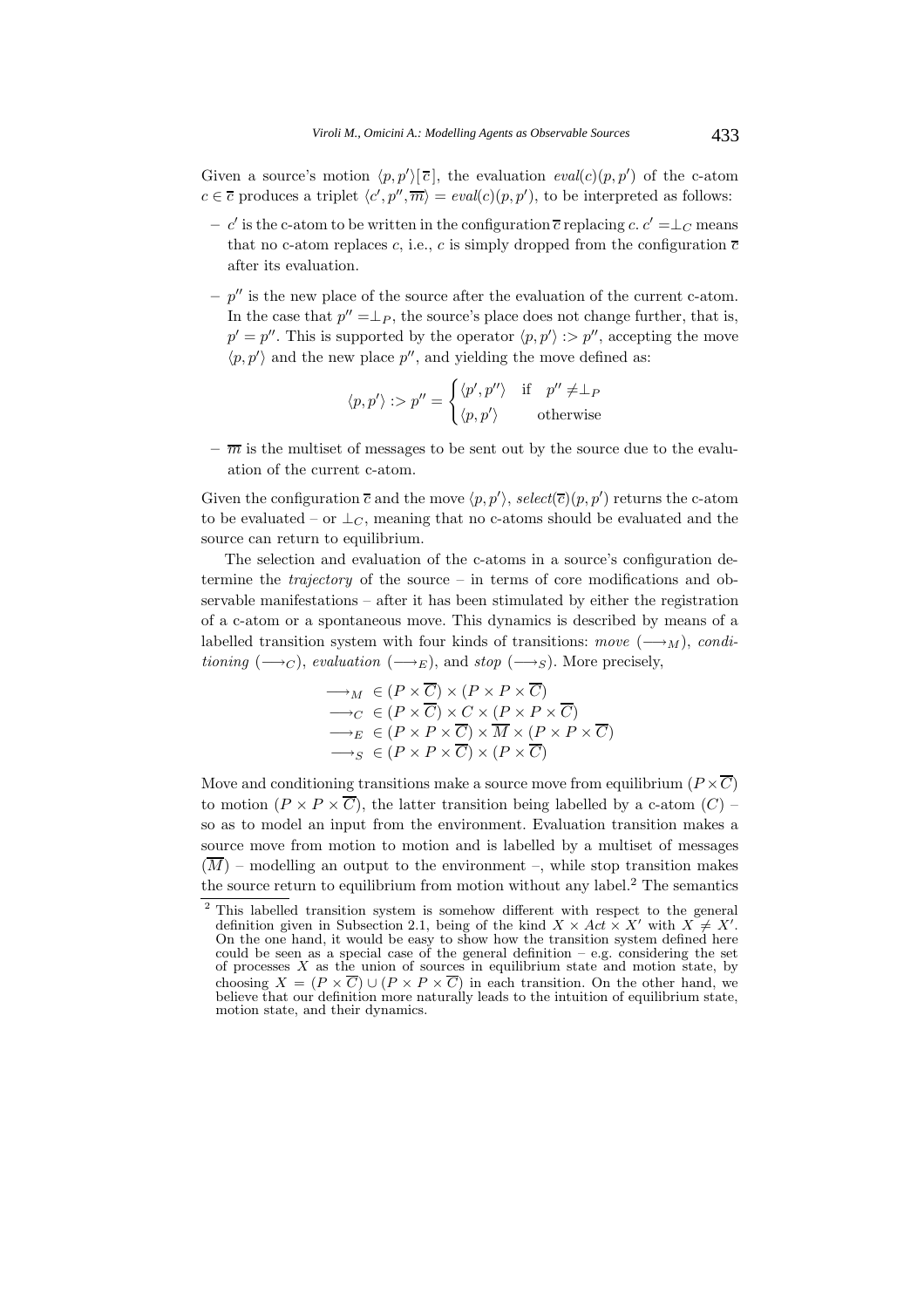for these transitions is given by the following rules:

$$
p\left[\overline{c}\right] \to_M \langle p, p'\rangle \left[\overline{c}\right] \tag{T-MOVE}
$$

$$
p[\overline{c}] \xrightarrow{c} \langle p, p \rangle [c|\overline{c}]
$$
 (T-COND)

$$
select(c|\overline{c})(p, p') = c \t eval(c)(p, p') = \langle c', p_0, \overline{m} \rangle \qquad \langle p, p' \rangle : > p_0 = \langle p'', p''' \rangle
$$

$$
\langle p, p' \rangle [c|\overline{c}] \xrightarrow{\overline{m}} E \langle p'', p''' \rangle [c'|\overline{c}]
$$
(T-EVAL)

$$
\begin{aligned} select(\overline{c})(p, p') &= \perp_C\\ \langle p, p' \rangle[\overline{c}] &\longrightarrow_{S} p'[\overline{c}] \end{aligned} \tag{T-STOP}
$$

A source in equilibrium is fully characterised by its current position  $p[\overline{c}]$ , and the only applicable transitions are (T-MOVE) and (T-COND). This corresponds to the ontological notion that the equilibrium of a source can be perturbed only by either a spontaneous move  $(T-MOVE)^3$  or a conditioning by a coordinator (T-COND). Here, in particular, the act of conditioning a source is modelled as the addition of a single c-atom to the multiset of c-atoms currently constituting the source's configuration – in other words, a coordinator can condition a source by *registering* a single c-atom in the source's configuration. 4 5

After its equilibrium has been perturbed, a source starts a new trajectory towards a new equilibrium state. During its evolution, the source is fully characterised by its current motion  $\langle p, p' \rangle [\overline{c}]$ , and the only applicable transitions are (T-EVAL) and (T-STOP). In particular, (T-EVAL) selects (through *select*)

 $3$  For the sake of simplicity, in the transition (T-MOVE) the source's place  $p$  is allowed to move to any other place  $p'$ . In general, however, it could be desirable to constrain the dynamics of spontaneous moves, so as to prevent moves that the system component modelled as source does not actually perform. This can be done e.g. by adding to the tuple specifying the source semantics a relation  $S \subseteq P \times \overline{C} \times P$  stating that from current position  $\langle p, \overline{c} \rangle$ , a source can spontaneously perform move  $\langle p, p \rangle$ only if  $\langle p, \overline{c}, p' \rangle \in S$ . Although this could be supported by simply adding condition  $\langle p, \overline{c}, p' \rangle \in S$  to rule (T-MOVE), this is avoided here in order to keep the source

specification and semantics as simpler as possible.<br><sup>4</sup> Defining conditioning as the registration of a single c-atom is not a severe limitation: configuration modifications other than adding a c-atom (such as deleting a c-atom) can be the whole result of a trajectory caused by the registration of a single c-atom.

<sup>&</sup>lt;sup>5</sup> Typically, every source defines, either implicitly or explicitly, *who* is allowed to modify its configuration (in other words, who can act as a coordinator for that source), and *how* this can be done. Then, in general, only a subset of the admissible catoms are available to given coordinators for conditioning a source. For every class<br>of coordinators, a source defines the set  $D \subseteq C$  of the admissible *conditioning atoms*,<br>or *d*-atoms, for short. However, the focus on the coordinator's, makes this issue not relevant in the context of this paper. As a result, the distinction between c-atoms and d-atoms is not considered in the following, implicitly assuming  $D = C$  as an acceptable approximation.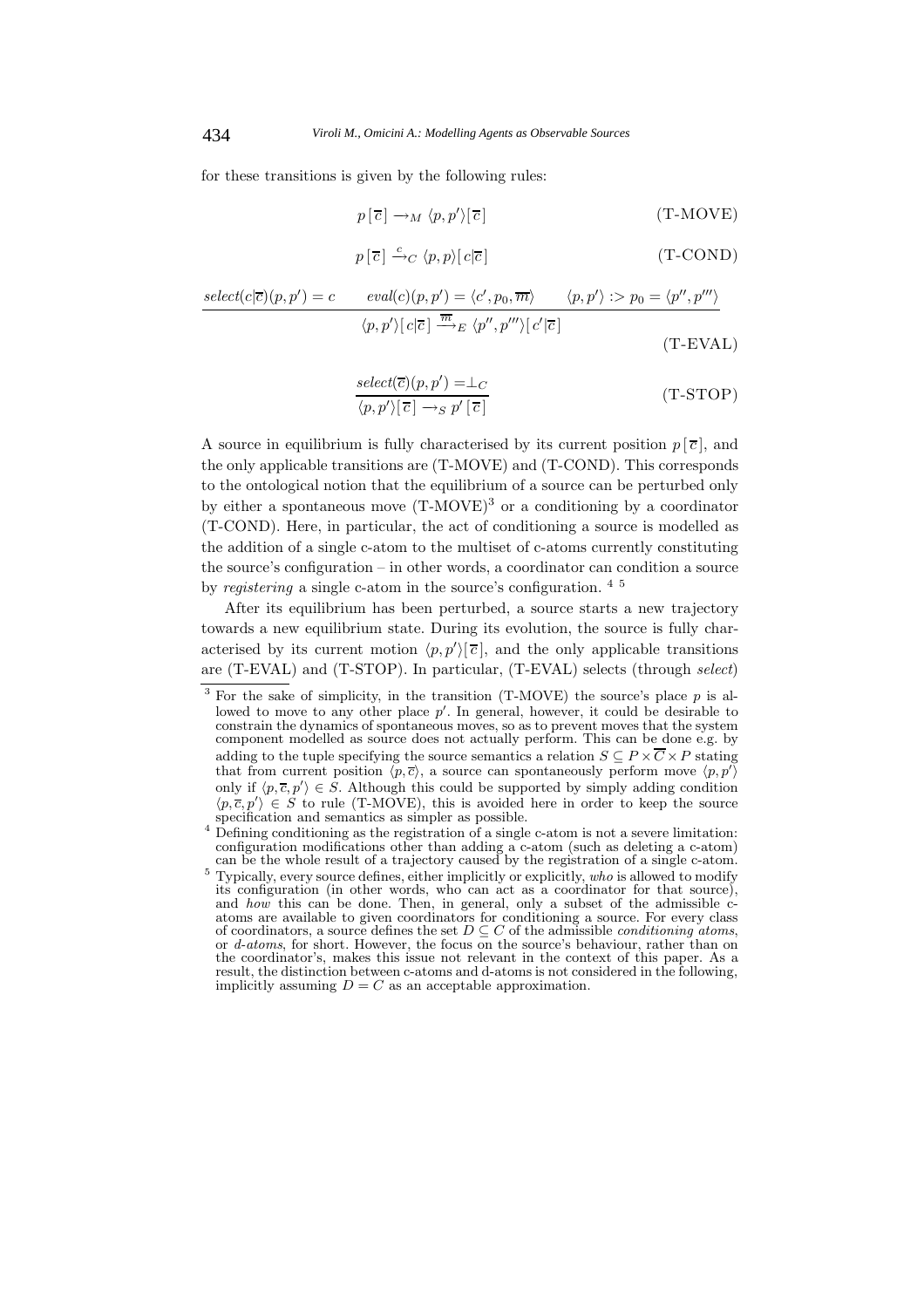one c-atom c from the source's configuration  $\overline{c}$  and evaluates it (through *eval*), leading to a new source's motion and to new manifestations towards the observers (the possibly empty multiset of messages  $\overline{m}$ ). After a number of c-atom evaluations, the source's motion stops (T-STOP) when no more c-atoms in the configuration can be evaluated (*select* returns  $\perp_C$ ), so that the source concludes its trajectory and comes back to equilibrium.

In general, this model is able to represent the dynamic of sources with nonfinite trajectories that never restore the source's equilibrium. This happens when the selection function keeps finding c-atoms to be evaluated, leading to infinitely many evaluation transitions. However, this situation is apparently not interesting in the context of this paper, so it is ignored in the following.

### **2.3 An Example**

As an example of how to model a system component as a source, and how its behaviour can be represented through the transitions of the above labelled transition system, a simple Internet application is introduced in the following. A monitor agent  $a_M$  is in charge of getting information from m sites of the network, each having a local agent  $a_L^j$   $(1 \leq j \leq m)$  responding to the queries. The monitor agent can delegate its work to *n gatherer* agents  $a_G^k$  ( $1 \leq k \leq n$ ), roaming over sites and gathering information. Thus, the monitor agent autonomously determines the list of sites assigned to each gatherer, and sends a request message to it. Each gatherer autonomously roams the assigned sites, and finally reports results to the monitor.

As argued in Subsection 1.3 the formal framework described in this paper is built on the idea of modelling agents as sources. As a result, this example application is modelled here as composed by three classes of sources, *locals*, *gatherers* and a *monitor*, respectively with names  $id_L^j$ ,  $id_G^k$ , and  $id_M$ . Their semantics is specified by providing the tuple  $\langle P, C, M, J \rangle$  for each class, as follows.

The simplest kind of agent is the local agent, which is modelled as a purely reactive source that can be conditioned so as to manifest the result of a certain query. The semantics of a generic local agent  $id_L^j$  is given in Figure 1. The place of a local agent is represented as a function assigning to each query  $q \in Q$  a datum  $d \in D$  representing the corresponding result to be replied. The c-atom  $ask(q, id)$  represents the conditioning made by a certain observer  $id$  – which in our application is a gatherer  $id_G$  – asking for the local knowledge q. The local agent with name  $id_L^j$  can emit messages of the kind  $id \, \Uparrow \, info(id_L^j, d)$ , which contains the information  $d$  to be provided to  $id$ . The selection function is trivial, since it simply makes each c-atom in the source's configuration be immediately evaluated. When the c-atom  $ask(q, id)$  is evaluated, (i) it is dropped from the configuration, (ii) it does not change the observable place, and (iii) it produces the manifestation of the message containing the reply.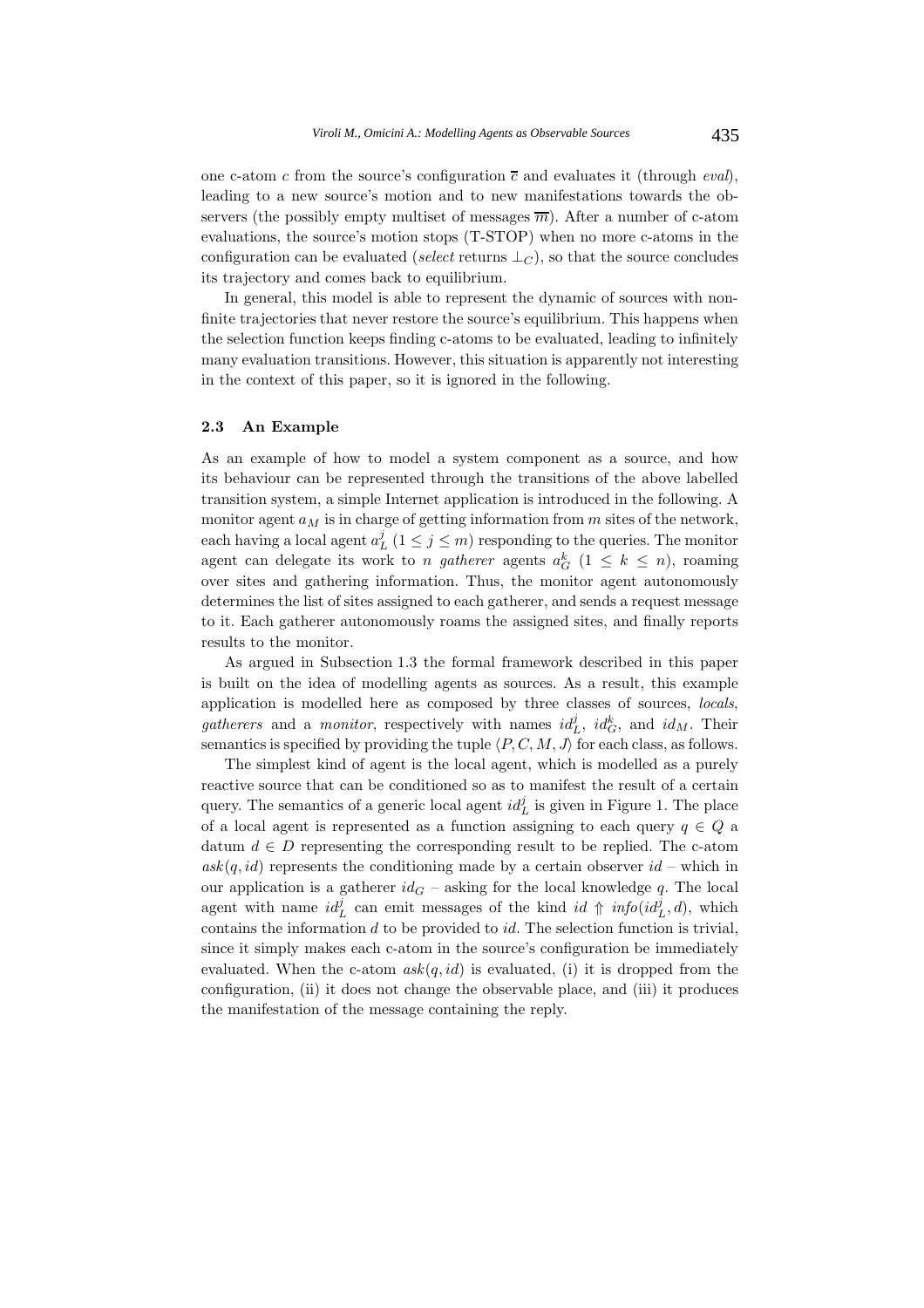$$
P_L = Q \mapsto D
$$
  
\n
$$
C_L ::= ask(q, id)
$$
  
\n
$$
M_L ::= info(s_L^j, d)
$$
  
\n
$$
select(c | \overline{c}) = \{ \langle p_L, p'_L \rangle \mapsto c \}
$$
  
\n
$$
eval(ask(q, id)) = \{ \langle p_L, p'_L \rangle \mapsto \langle \bot_C, p'_L, id \uparrow info(s_L^j, p'_L(q)) \rangle \}
$$



$$
P_G = \mathcal{P}(ID) \times Q_{\perp} \times (ID \rightarrow D_{\perp}) \times ID_{\perp}
$$
  
\n
$$
C_G ::= info(id, d)|gath(ID', q)|query|end
$$
  
\n
$$
M_G ::= id \uparrow ask(q, id_G^i)|id \uparrow res(f, id_G^i)
$$
  
\n
$$
select(query | \overline{c}) = \{ \langle \langle ID', q, f, id \rangle, \langle ID', q, f, id' \rangle \rangle \mapsto query : \text{ if } id \neq id' \}
$$
  
\n
$$
select(end | \overline{c}) = \{ \langle \langle ID', q, f, id \rangle, \langle I, L, f, LID \rangle \rangle \mapsto end : \text{ if } ID' \neq \{ \} \}
$$
  
\n
$$
select(c | \overline{c}) = \{ \langle p_G, p_{G'} \rangle \mapsto c : \text{ if } c \in \{info(id, d), gath(ID', q) \} \}
$$
  
\n
$$
eval(info(id, d)) = \{ \langle p_G, \langle ID', q, f, id \rangle \rangle \mapsto \langle L_C, \langle ID', q, \{ \} , LID \rangle, \epsilon \rangle \}
$$
  
\n
$$
eval(gath(ID', q)) = \{ \langle p_G, \langle \{ \}, L_I, \{ \}, id \rangle \rangle \mapsto \langle L_C, \langle ID', q, \{ \}, LID \rangle, \epsilon \rangle \}
$$
  
\n
$$
eval(query) = \{ \langle p_G, \langle ID', q, f, id \rangle \rangle \mapsto \langle L_C, \langle ID', q, \{ \}, LID \rangle, \epsilon \rangle \}
$$
  
\n
$$
eval(query) = \{ \langle p_G, \langle ID', q, f, LID \rangle \rangle \mapsto \langle q_u, \langle \{ \}, L_I, \{ \}, LID \rangle, id_M \uparrow res(f, id_G^i \rangle \rangle \}
$$

**Figure 2:** The semantics of a gatherer agent  $id_G^i$  as a source

Figure 2 reports the semantics of the gatherer  $id_G^i$ . The place  $\langle ID', q, f, id \rangle$ of a gatherer contains four kinds of information: (i) the subset *ID'* of sites to visit<sup>6</sup>, (ii) the information q to ask, (iii) the information already gathered f (as a function from  $ID$  to  $D$ ) and (iv) the next site to visit *id*. There are four kinds of c-atom, two of which represent conditionings possibly coming from outside, the others representing a part of the configuration that always persists and is used to manifest internal changes to the outside. The conditioning of the

 $6\,$  To this end, for the sake of simplicity, the site to be visited is identified by the name of the corresponding local agent. This technique, on the other hand, also provides for location transparency, making it possible to abstract from a site' actual position, and from the path an agent needs to go through in order to reach the site.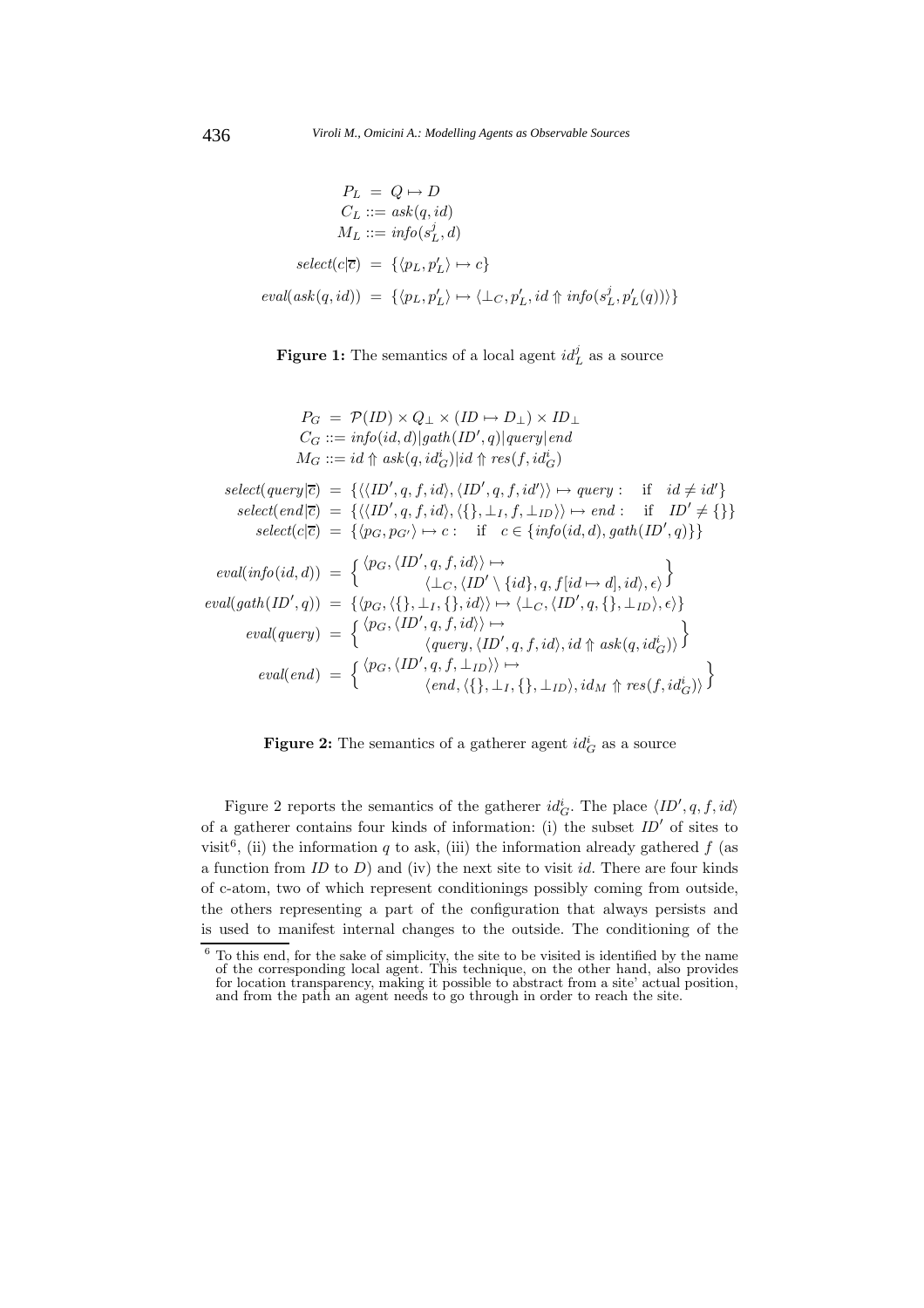$$
P_M = \mathcal{P}(ID) \times Q_\perp \times ID \mapsto D_\perp \times ID
$$
  
\n
$$
C_M ::= res(f, id) | mon
$$
  
\n
$$
M_M ::= id \Uparrow gath(ID', q)
$$

$$
select(mon | \overline{c}) = \{ \langle \langle \{ \}, \bot_I, f, \bot_{ID} \rangle, \langle ID', q, f, id \rangle \rangle \mapsto mon \}
$$

$$
select(c | \overline{c}) = \{ \langle p_M, p'_M \rangle \mapsto c : \text{ if } c \in \{ res(f, id) \} \}
$$

$$
eval(mon) = \{ \langle p_M, \langle ID', q, f, id \rangle \rangle \mapsto
$$

$$
eval(mon) = \{ \langle p_M, \langle ID', q, f, \bot_{ID} \rangle, id \uparrow gath(ID', q) \rangle \}
$$

$$
eval(res(f, id)) = \{ \langle p_M, \langle ID', q, f', id \rangle \rangle \mapsto \langle mon, \langle ID', q, f \otimes f', id \rangle, \epsilon \rangle \}
$$

**Figure 3:** The semantics of a monitor agent as a source

c-atom  $info(id, d)$  represents the information d returned by id in response to a query. The conditioning of the c-atom  $\text{g}ath(\text{ID}',q)$  is sent by the monitor agent asking to search for information q in all the sites of the set  $ID' \subseteq ID$ . The c-atom *query* is selected when the agent decides to visit a new site, and is meant to fire the corresponding query request. The c-atom *end* is selected when no more sites are to be visited, and is meant to fire the results message to the monitor. As shown in Figure 2, while the latter two c-atoms are selected when a particular condition holds on the move  $\langle p_G, p'_G \rangle$  – so as to model the manifestation of a proactive behaviour –, the former two c-atoms are selected as they occur in the configuration – as a means for modelling the manifestation of a reactive behaviour. The evaluation of *info*(id, d) causes an update on the knowledge gathered and erases the information on the next site to visit. The evaluation of  $gath(ID', d)$  causes the update of the lists of sites to be visited and of the query to ask, and also erases the next site to visit. When *query* is evaluated, the query message is sent to the local agent in the next site to visit, while *end* causes the gathered knowledge to be sent to the monitor, and its place to be initialised.

Finally, the semantics of the monitor is shown in Figure 3. A generic place  $\langle ID', q, f, id \rangle$  specifies the knowledge it has already received f, and the next knowledge it needs, that is: (i) the set  $ID'$  of sites to visit, (ii) the agent id that should be charged with the request and (iii) the kind of information needed q. The only kind of conditioning c-atom is  $res(f, id)$ , representing an agent id communicating the knowledge it has retrieved by means of the function  $f$  from sites *ID* to data D. The c-atom *mon* is selected when the monitor decides it is time to ask for a new gathering, and causes the c-atom  $\text{gath}(ID', q)$  to be sent to a gatherer agent. When the c-atom  $res(f', id)$  is evaluated, it causes the current knowledge of the monitor f to be updated, by means of the binary operator  $\otimes$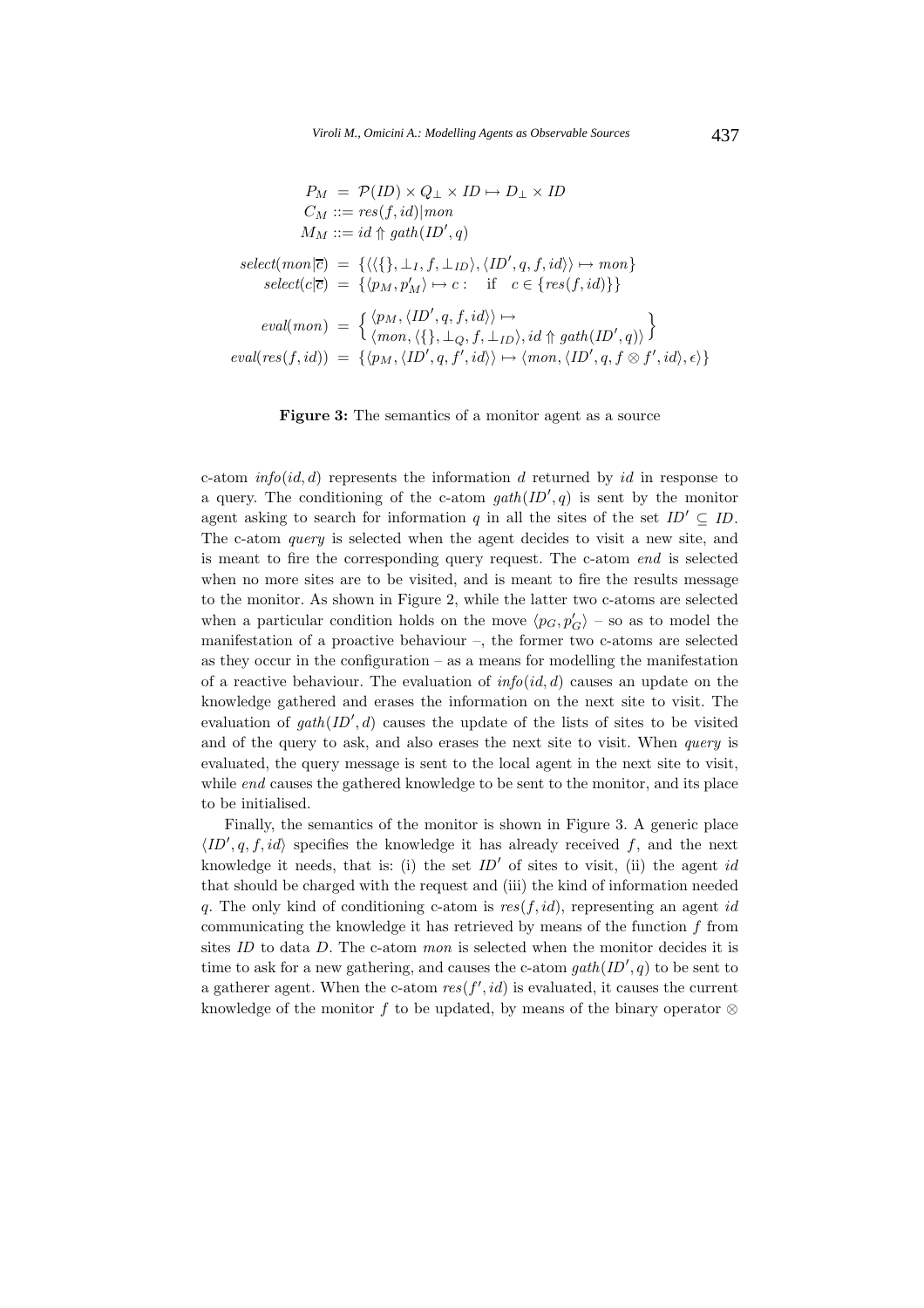defined as:

$$
f \otimes f' = \begin{cases} id \mapsto f(id) & \text{if } f'(id) = \perp_D \\ id \mapsto f'(id) & \text{otherwise} \end{cases}
$$

As a brief example to help understanding the notation, and to clarify the behaviour of the labelled transition system for sources, consider the case in which a gatherer autonomously decides to query one of the sites it was asked to visit. Initially, the gatherer is in equilibrium, with state

 $\langle \{id_L^1, id_L^2\}, q, \{\}, \perp_{ID}\rangle [\text{ query}| \text{end} ]$ 

representing the fact that it is expected to visit  $id_L^1$  and  $id_L^2$ , asking them the query q, having no information retrieved yet, nor future site to roam to already decided. Its deliberation to visit  $id_L^2$  first is modelled by a move transition making its place changing to  $\langle \{id_L^1, id_L^2\}, q, \{\}, id_L^2 \rangle$ :

$$
\langle \{id_L^1, id_L^2\}, q, \{\}, \bot_{ID} \rangle \, [ \, query | end \, ] \longrightarrow_M \\ \langle \langle \{id_L^1, id_L^2\}, q, \{\}, \bot_{ID} \rangle, \langle \{id_L^1, id_L^2\}, q, \{\}, id_L^2 \rangle \rangle [ \, query | end \, ]
$$

As a result, an evaluation transition is triggered, where the selection function selects c-atom *query*, and its evaluation causes (i) *query* being reinserted in the configuration, (ii) the place remaining unmodified, and (iii) a message being sent to  $id_L^2$  asking q.

$$
\langle \langle \{id_L^1, id_L^2\}, q, \{\}, \perp_{ID}\rangle, \langle \{id_L^1, id_L^2\}, q, \{\}, id_L^2\rangle \rangle [\text{ query} | \text{end }] \xrightarrow{id_L^2 \text{ * } s \text{ * } s \text{ * } s \text{ * } s \text{ * } s \text{ * } s \text{ * } s \text{ * } s \text{ * } s \text{ * } s \text{ * } s \text{ * } s \text{ * } s \text{ * } s \text{ * } s \text{ * } s \text{ * } s \text{ * } s \text{ * } s \text{ * } s \text{ * } s \text{ * } s \text{ * } s \text{ * } s \text{ * } s \text{ * } s \text{ * } s \text{ * } s \text{ * } s \text{ * } s \text{ * } s \text{ * } s \text{ * } s \text{ * } s \text{ * } s \text{ * } s \text{ * } s \text{ * } s \text{ * } s \text{ * } s \text{ * } s \text{ * } s \text{ * } s \text{ * } s \text{ * } s \text{ * } s \text{ * } s \text{ * } s \text{ * } s \text{ * } s \text{ * } s \text{ * } s \text{ * } s \text{ * } s \text{ * } s \text{ * } s \text{ * } s \text{ * } s \text{ * } s \text{ * } s \text{ * } s \text{ * } s \text{ * } s \text{ * } s \text{ * } s \text{ * } s \text{ * } s \text{ * } s \text{ * } s \text{ * } s \text{ * } s \text{ * } s \text{ * } s \text{ * } s \text{ * } s \text{ * } s \text{ * } s \text{ * } s \text{ * } s \text{ * } s \text{ * } s \text{ * } s \text{ * } s \text{ * } s \text{ * } s \text{ * } s \text{ * } s \text{ * } s \text{ * } s \text{ * } s \text{ * } s \text{ * } s \text{ * } s \text{ * } s \text{ * } s \text{ * } s \text{ * } s \text{ * } s \text{ * } s \text{ * } s \text{ * } s \text{ * } s \text{ * } s \text{ * } s \text{ * } s \text{ * } s \text{ * } s \text{ * } s \text{ * } s \text{ * } s \text{ * } s \text{ * } s \text{ * } s \text{ * }
$$

At the next step, the selection function does not find further c-atoms to be evaluated, so after a stop transition the gatherer returns to a new equilibrium state:

$$
\langle \langle \{id_L^1, id_L^2\}, q, \{\}, \perp_{ID}\rangle, \langle \{id_L^1, id_L^2\}, q, \{\}, id_L^2\rangle \rangle [\text{ query} | \text{end } \rangle \longrightarrow_S
$$
  

$$
\langle \{id_L^1, id_L^2\}, q, \{\}, id_L^2\rangle [\text{ query} | \text{end } \rangle
$$

## **3 Agents as Sources**

Based on the formal framework for modelling sources defined in the previous section, here a calculus for the behaviour of agents is developed. Since the starting point is to interpret an agent as a source, it may seem natural to straightforwardly exploit the model for sources, and represent the agents' behaviour in terms of move, conditioning, evaluation, and stop transitions. However, the need for higher levels of abstraction calls for models where the details of the internal machinery handling interactions are hidden, and where the focus is put on modelling the effects of the agent's interactions on its observable core.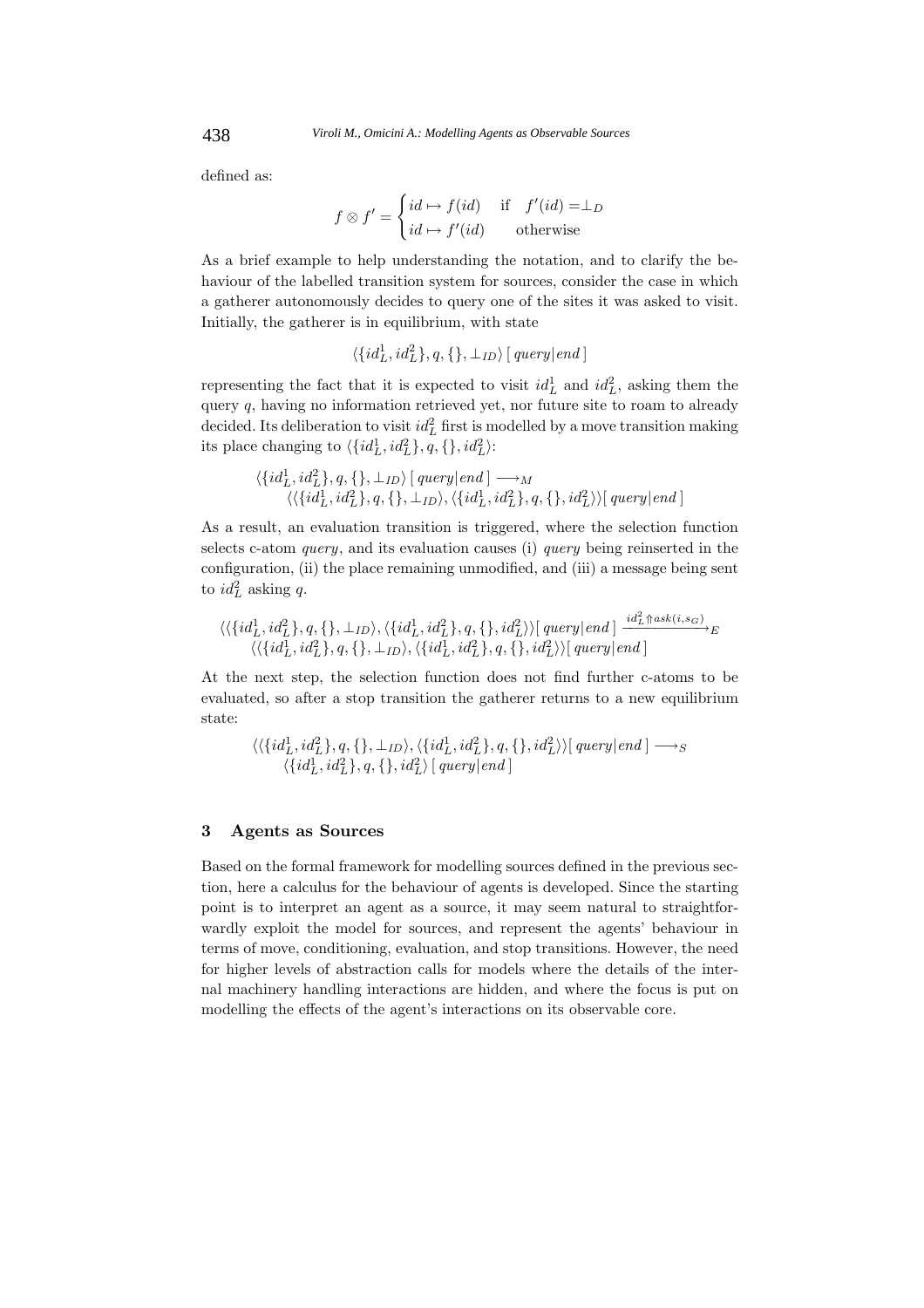### **3.1 The Calculus**

According to the above considerations, the calculus for agents as sources is built based on the idea of abstracting away from the trajectory details making a source move from an equilibrium state to another. In this way, the observable behaviour of an agent can be characterised only in terms of how conditionings and spontaneous moves affect the dynamics of its equilibrium state and its manifestations, hiding the resulting sequences of motion states. To this end, a new labelled transition system over agents (modelled as sources) is defined, wrapping the one presented in Subsection 2.2. This is made by two kinds of transition:

$$
\neg P \in (P \times \overline{C}) \times \overline{M} \times (P \times \overline{C})
$$
  

$$
\neg P \in (P \times \overline{C}) \times C \times \overline{M} \times (P \times \overline{C})
$$

whose operational semantics is defined by the rules:

$$
p_0 [\overline{c}_0] \rightarrow_M \langle p_0, p'_0 \rangle [\overline{c}_0]
$$
  
\n
$$
\langle p_i, p'_i \rangle [\overline{c}_i] \xrightarrow{\overline{m}_i} E \langle p_{i+1}, p'_{i+1} \rangle [\overline{c}_{i+1}] \quad 0 \le i < n
$$
  
\n
$$
\langle p_n, p'_n \rangle [\overline{c}_n] \rightarrow_S p [\overline{c}]
$$
  
\n
$$
p_0 [\overline{c}_0] \xrightarrow{\overline{m}_0 | \dots | \overline{m}_{n-1}} p [\overline{c}]
$$
  
\n
$$
\langle p_i, p'_i \rangle [\overline{c}'_i] \xrightarrow{\overline{m}_i} E \langle p_{i+1}, p'_{i+1} \rangle [\overline{c}'_{i+1}] \quad 0 \le i < n
$$
  
\n
$$
\langle p_n, p'_n \rangle [\overline{c}'_n] \rightarrow_S p [\overline{c}]
$$
  
\n
$$
p_0 [\overline{c}_0] \xrightarrow{c \succ \overline{m}_0 | \dots | \overline{m}_{n-1}} R p [\overline{c}]
$$
  
\n(AGENT-R)

The former transition  $(\longrightarrow_P)$  is called *proactive (agent) transition*, and models the situation where the agent proactively produces a manifestation and changes its core. In particular, a proactive transition

$$
p_0 \left[ \overline{c}_0 \right] \xrightarrow{\overline{m}_0 |...|\overline{m}_{n-1}} p \ p \left[ \overline{c} \right]
$$

moves an agent from the equilibrium state  $p_0 [\bar{c}_0 ]$  to the the equilibrium state  $p[\bar{c}]$ , and produces the multiset of manifestations  $\overline{m}_0|...|\overline{m}_{n-1}$ . According to the rule [AGENT-P], starting from an equilibrium state where a spontaneous move on the agent's place occurs, this transition moves the agent to the first equilibrium state reached after *n* motion states  $\langle p_i, p'_i \rangle [\overline{c}_i]$   $(0 \leq i \leq n)$ . This transition, then, is labelled by the multiset of all the messages sent out by the agent during the corresponding trajectory.

The latter transition  $(\longrightarrow_R)$  is called *reactive (agent) transition*, and models the agent receiving a conditioning from its environment and reactively producing manifestations. A reactive transition

$$
p_0\left[\overline{c}_0\right] \xrightarrow{c \triangleright \overline{m}_0 |...|\overline{m}_{n-1}} R p\left[\overline{c}\right]
$$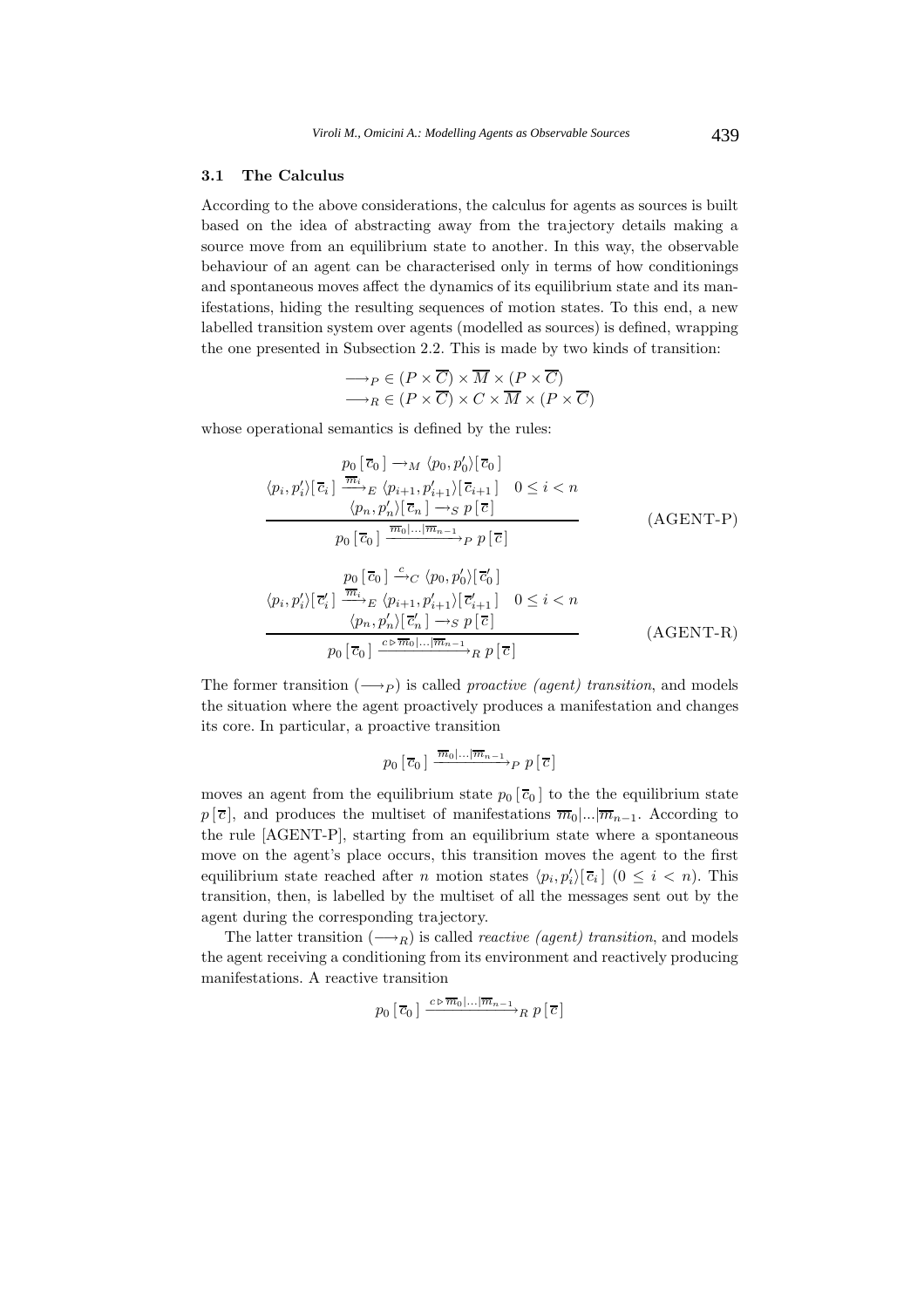is triggered by a configuration conditioning  $c$ , and makes an agent in the equilibrium state  $p_0 \overline{c}_0$  move towards a new equilibrium state  $p[\overline{c}]$ , while producing the multiset of manifestations  $\overline{m}_0|...|\overline{m}_{n-1}$ . According to the rule [AGENT-R], starting from an equilibrium state the agent receives a c-atom which is treated as a conditioning. Correspondingly, the reactive transition makes the agent move to the first equilibrium state reached after a number of motion states, and is labelled by both the conditioning c-atom that triggers the agent's motion, and the multiset of all the messages sent out by the agent during the corresponding trajectory.

In all, this transition system models an agent as a *situated* source, interacting with its environment in two ways: by proactively sending a multiset of messages to it – through the transition  $p_0 \left[ \overline{c}_0 \right] \stackrel{\overline{m}}{\longrightarrow} p \left[ \overline{c} \right]$  –, or by receiving a c-atom from it and reactively replying with a multiset of messages – through the transition  $p_0 \left[ \overline{c}_0 \right] \xrightarrow{c \triangleright \overline{m}} p \left[ \overline{c} \right].$ 

## **3.2 An Example**

Based on the example application introduced in Subsection 2.3, here some examples of transitions are described that emphasise the flavour of our calculus for agents as sources.

First of all, consider the case of a monitor agent. A monitor is modelled as a situated source performing a number of proactive transitions – each producing a request for knowledge to be gathered from a given list of sites – as well as a number of reactive transitions – each receiving knowledge gathered from one site list. For instance, the following transitions represent the dynamics of a monitor agent asking agents  $id_G^1$  and  $id_G^2$  to gather information q from site lists  $ID_1$  and  $ID_2$ , respectively, then receiving a reply from  $id_G^2$ :

$$
\langle \{\}, \perp_Q, f, \perp_{ID} \rangle \left[ \text{ mon } \right] \xrightarrow{id_G^1 \uparrow \text{path}(ID_1, q)} p
$$
  

$$
\langle \{\}, \perp_Q, f, id_G^1 \rangle \left[ \text{ mon } \right] \xrightarrow{id_G^2 \uparrow \text{path}(ID_2, q)} p
$$
  

$$
\langle \{\}, \perp_Q, f, id_G^2 \rangle \left[ \text{ mon } \right] \xrightarrow{res(f_2, id_G^2) \triangleright \epsilon} R
$$
  

$$
\langle \{\}, \perp_Q, f \otimes f_2, id_G^2 \rangle \left[ \text{ mon } \right]
$$

On the other hand, the behaviour of a gatherer agent can be characterised as follows: (i) the agent receives a gathering request specifying a list of sites (reactive transition) where to look for information  $q$ , then, while there is still at least one site to query, (ii) autonomously chooses the next site to explore, ask it about  $q$  (proactive transition), and (iii) get the required information back (reactive transition). When all the sites in the initial list have been explored, the last reactive transition also packs all the information gathered about  $q$  and emits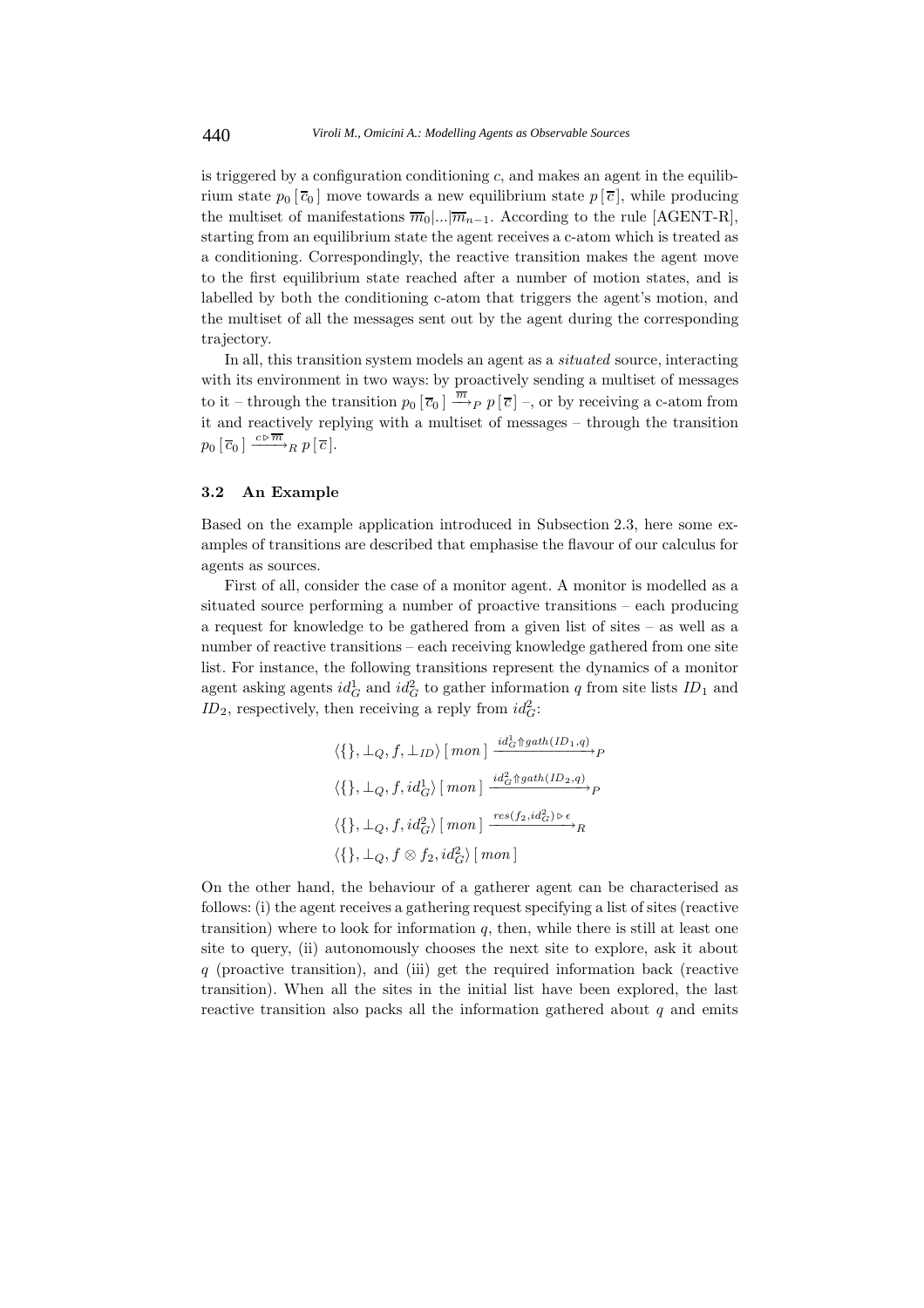it as a single knowledge chunk. For instance, the transitions below represent the case in which gatherer  $id_G$  gets a request for the sites  $id_L^1$  and  $id_L^2$ , and deliberates to roam first  $id_L^2$  and then  $id_L^1$ .

$$
\langle \{\}, \perp_Q, \{\}, \perp_{ID}\rangle \left[ \text{ query} | end \right] \xrightarrow{gath(\{id_L^1, id_L^2\}, q) \triangleright \epsilon} R
$$
\n
$$
\langle \{id_L^1, id_L^2\}, q, \{\}, \perp_{ID}\rangle \left[ \text{ query} | end \right] \xrightarrow{id_L^2 \text{ mask}(q, id_G)} P
$$
\n
$$
\langle \{id_L^1, id_L^2\}, q, \{\}, id_L^2\rangle \left[ \text{ query} | end \right] \xrightarrow{info(id_L^2, d_2) \triangleright \epsilon} R
$$
\n
$$
\langle \{id_L^1\}, q, \{id_L^2 \mapsto d_2\}, id_L^2\rangle \left[ \text{ query} | end \right] \xrightarrow{id_L^1 \text{mask}(q, id_G)} P
$$
\n
$$
\langle \{id_L^1\}, q, \{id_L^2 \mapsto d_2\}, id_L^1\rangle \left[ \text{ query} | end \right] \xrightarrow{info(id_L^1, d_1) \triangleright id_M \text{first}} \langle \{id_L^2 \mapsto d_2, id_L^1 \mapsto d_1\}, id_G \rangle R
$$
\n
$$
\langle \{\}, \perp_Q, \{\}, \perp_{ID}\rangle \left[ \text{ query} | end \right]
$$

Finally, the local agent is modelled as a simple reactive source. The following transitions represent a local agent  $id_L^1$  replying to a couple of queries, then updating its own knowledge according to some event not to be interpreted in terms of observation – modelled here accordingly as a spontaneous move  $\langle f, f' \rangle$ .

$$
f\left[\,\epsilon\,\right] \xrightarrow{ask(q_1,id_G^1) \triangleright id_G^1 \Uparrow \text{info}(id_L^1, f(q_1))} R
$$

$$
f\left[\,\epsilon\,\right] \xrightarrow{ask(q_2,id_G^2) \triangleright id_G^2 \Uparrow \text{info}(id_L^1, f(q_2))} R
$$

$$
f\left[\,\epsilon\,\right] \xrightarrow{\epsilon} P f'\left[\,\epsilon\,\right]
$$

In all, this example should help making clear how this calculus makes it possible to concentrate on agent's interactions with the environment where it is situated, as well as on the corresponding effects on the agent's observable core.

## **4 MAS as Source's Composition**

Agents are situated entities, living and (inter)acting within a MAS as individuals within a society. They manifest a social attitude by making their knowledge, capabilities, and services available to other agents, which may require them in order to achieve their own goals.

In the following, a calculus for MAS is introduced based on the one described in previous section. Here, a MAS is seen as a composition of individual agents interpreted as sources, and interactions among agents and between the agents and the environment are modelled as source's manifestations and coordinator's conditionings.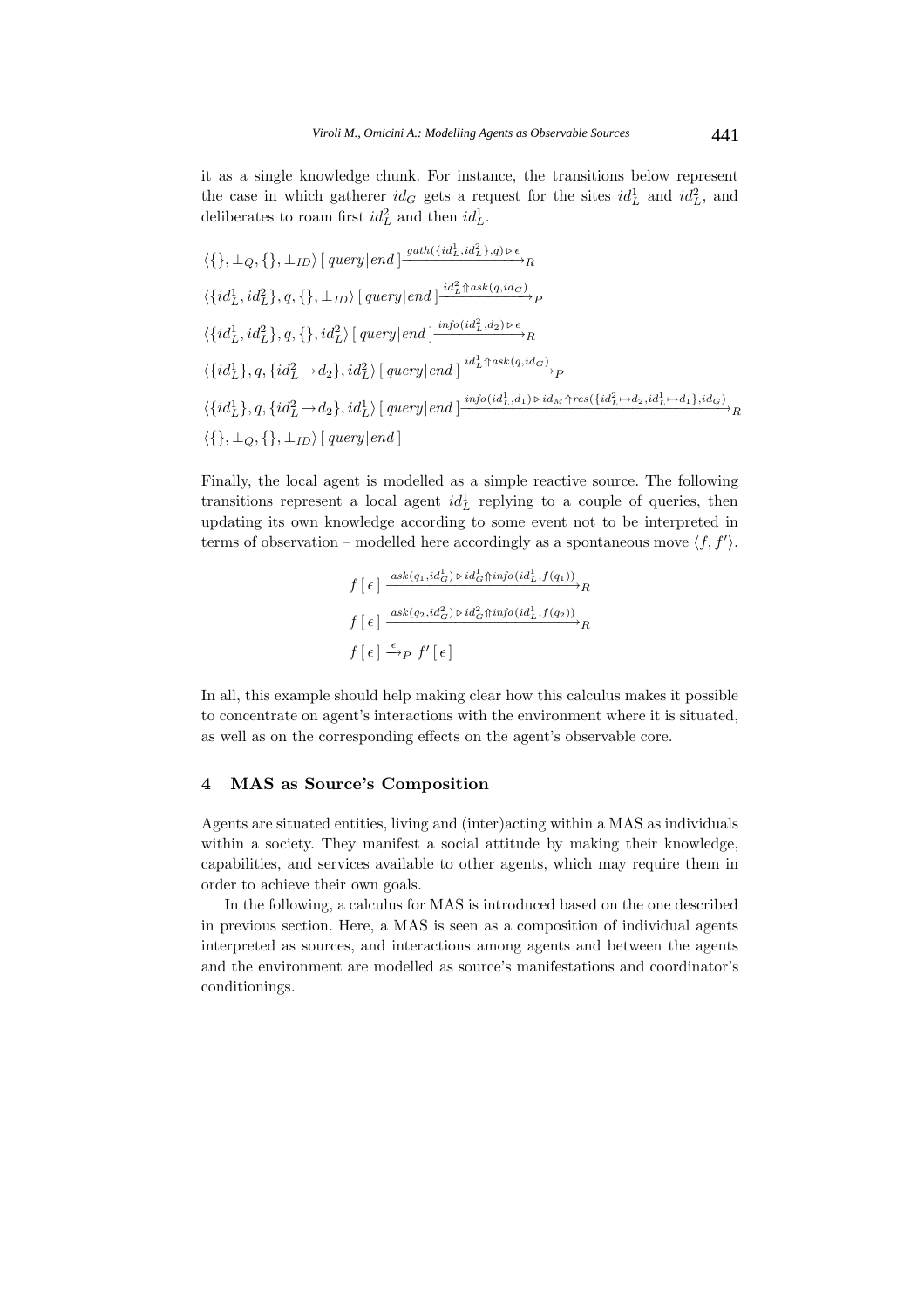#### **4.1 The Calculus**

In our framework, a MAS is denoted by the following syntax:

Agents:  $A ::= id : p[\overline{c}]$ Messages:  $M ::= id \nuparrow c$ MAS:  $\Gamma$  ::=  $\epsilon_M$  an empty MAS | a an agent of the MAS  $\sqrt{m}$  a multiset of messages pending in a MAS  $|\gamma \oplus \gamma|$  a composition of MAS

An agent  $id : p[\overline{c}]$  is represented as a source in the equilibrium state  $p[\overline{c}]$ , and is characterised by a unique name id ranging over the set of agent names *ID*. As shown in the previous section, agents' evolution is amenable to a representation as sources moving through sequences of equilibrium states. So, growing the calculus for MAS on top of this model basically means viewing a MAS as a composition of sources in equilibrium state. This makes it possible to concentrate on agents' interactions, abstracting away from details about their trajectories.

Agents interact with each other and with the environment by exchanging messages of the kind  $id \nightharpoonup c$ , where id is the name of the destination agent, and the content of the message is c-atom c. On the one hand, the messages emitted by an agent (represented as a source) are to be interpreted as manifestations of its observable behaviour. On the other hand, they are sent to other (source) agents and contain a c-atom, so they are also suitable for an interpretation as conditionings. As a result, although each agent is formally specified as a source, it might also be interpreted as a coordinator or an observer as well, depending on whether it is sending or receiving a message. In particular, when a message is emitted, the sender agent  $id_S$  is viewed as a source producing a manifestation message, while the destination agent  $id_R$  can be seen as an observer for the source  $id_S$ . At the time the source agent  $id_R$  receives the message, instead, the sender  $id_S$  can be seen as a coordinator for  $id_R$ .

A MAS  $\gamma$  can be either an empty MAS, a multiset of messages, or a composition of two MAS. The intent of this calculus is to represent a MAS as an unordered composition of agents interacting by the exchange of asynchronous messages, and evolving through the *interleaved* evolution of each agent. This kind of representation is obtained by borrowing typical techniques introduced in the field of process algebras [Bergstra *et al.*, 2001] as follows.

The following properties are supposed to hold for  $MAS^7$ :

 $\gamma_1 \oplus \gamma_2 \equiv \gamma_2 \oplus \gamma_1$   $\epsilon_M \oplus \gamma \equiv \gamma$   $(\gamma_1 \oplus \gamma_2) \oplus \gamma_3 \equiv \gamma_1 \oplus (\gamma_2 \oplus \gamma_3)$ 

<sup>&</sup>lt;sup>7</sup> These rules, which assume  $(\gamma, \oplus, \epsilon)$  to be an Abelian monoid, are commonly used in the definition of process algebras, such as in the case of  $\pi$ -calculus [Parrow, 2001a].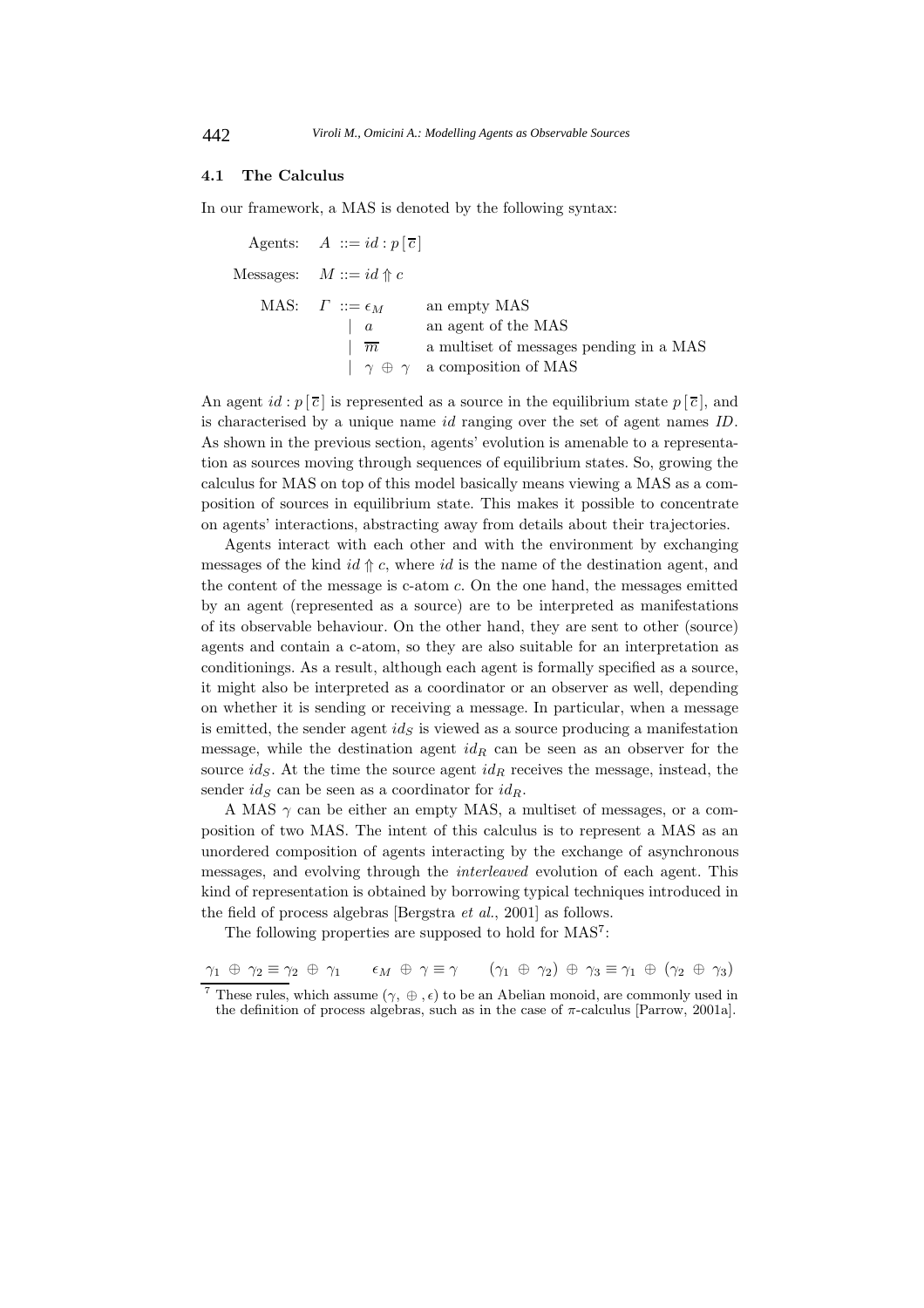In particular, two MAS are considered the same when they are similar up to the congruence relation  $\equiv$  defined as the least relation satisfying the three above rules<sup>8</sup>. As a result,  $\oplus$  now can be seen as a *n*-ary commutative operator composing agents and (multiset of) messages in an unordered way. The reason for having messages and agents at the same level – namely, *floating* in the same *soup*<sup>9</sup> –, comes from the typical techniques used to model asynchronous messages [Boudol, 1992]. When a process  $P$  intends to send an asynchronous message M and then behave like  $P'$ , it is seen as the composition of  $P'$  and the process emitting the message and having no continuation, the latter process being simply denoted by the message  $M$  itself. The actual consumption of  $M$  by a process  $Q$  can actually take place later than the processing of  $P'$ , thus modelling asynchrony. So, according to this kind of modelling, our calculus interprets a MAS as composed by multisets of asynchronous messages and agents $10$ .

The interleaved semantics of our model – where the evolution of a system is modelled in terms of the interleaved evolution of their sub-parts<sup>11</sup> – can be naturally defined by means of a labelled transition system over MAS, composed by the following transitions:

$$
\begin{aligned}\n &\longrightarrow_{\pi} \in \varGamma \times \varGamma \\
&\longrightarrow_{\rho} \in \varGamma \times \varGamma \\
&\longrightarrow_{\omega} \in \varGamma \times \overline{M} \times \varGamma \\
&\longrightarrow_{\iota} \in \varGamma \times \overline{M} \times \varGamma\n\end{aligned}
$$

whose semantics is specified by the operational rules:

$$
\frac{p_0 [\overline{c}_0] \xrightarrow{\overline{m}} p [\overline{c}]}{\gamma \oplus id : p_0 [\overline{c}_0] \longrightarrow_{\pi} \gamma \oplus id : p [\overline{c}] \oplus \overline{m}}
$$
 (MAS- $\pi$ )

$$
\frac{p_0 [\overline{c}_0] \xrightarrow{c \triangleright \overline{m}} R p [\overline{c}]}{\gamma \oplus id : p_0 [\overline{c}_0] \oplus (id \Uparrow c) | \overline{m}_0 \longrightarrow_{\rho} \gamma \oplus id : p [\overline{c}] \oplus \overline{m} \oplus \overline{m}_0} \qquad (\text{MAS-}\rho)
$$

agents generally emit multiset of messages in an atomic way. As a result, it is also convenient to suppose a void multiset of messages be equal to an empty MAS, that is  $\epsilon \equiv \epsilon_M$ , or analogously adding the rule  $\epsilon \oplus \gamma \equiv \gamma$ . In fact, this hypothesis makes it possible to completely loose track of a multiset of messages from the specification of a MAS after all of them have been consumed.

<sup>&</sup>lt;sup>8</sup> Including void multiset  $\epsilon_M$  in the syntax for MAS, along with the composition operator ⊕, makes our model for MAS a process algebra [Bergstra *et al.*, 2001]. Although in this paper this fundamental aspect is not further considered, in general it allows us to exploit a rich framework of existing tools for verifying properties on system's specifications [J.F.Groote, 2001], such as the ones concerning process equivalence [Glabbeek, 2001].

<sup>&</sup>lt;sup>9</sup> The figurative idea of a concurrent system as a soup of floating processes derives from the chemical abstract machine model [Berry and Boudol, 1992].<br><sup>10</sup> Our syntax deals with multiset of messages – and not just messages – simply because

<sup>&</sup>lt;sup>11</sup> For a discussion on the semantics and formal differences between interleaving process semantics and non-interleaving ones, see e.g. [Parrow, 2001b].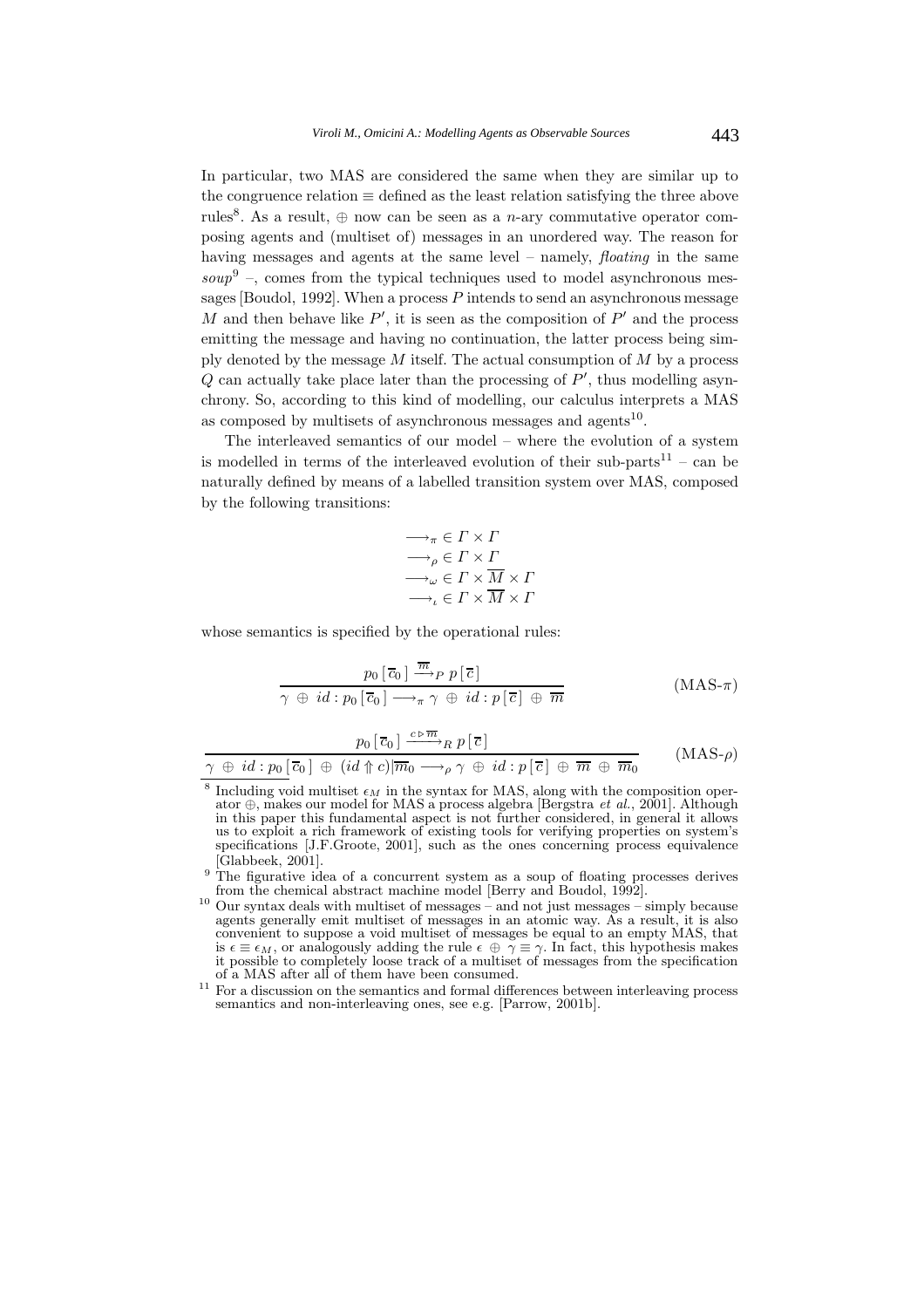444 *Viroli M., Omicini A.: Modelling Agents as Observable Sources*

$$
\gamma \oplus \overline{m} \xrightarrow{\overline{m}}_{\omega} \gamma \tag{MAS- $\omega$ )
$$

$$
\gamma \stackrel{\overline{m}}{\longrightarrow}_{\iota} \gamma \oplus \overline{m} \tag{MAS-u}
$$

It is worth noting that the former two transitions propagate reactivity and proactiveness from the individual agent level to the MAS level, modelling a MAS where one agent performs a  $\longrightarrow$  p and  $\longrightarrow$ R transition, respectively. In particular, transition  $\rightarrow_{\pi}$  is called *MAS proactive transition*, and models an agent in the MAS proactively sending a multiset of messages. For instance, transition

$$
\gamma \,\oplus\, a_0 \longrightarrow_{\pi} \gamma \,\oplus\, a\,\oplus\, \overline{m}
$$

models agent  $a_0$  in MAS  $\gamma$  proactively sending the messages  $\overline{m}$  and becoming a, according to the semantics of rule [MAS- $\pi$ ]. Transition  $\longrightarrow_{\rho}$  is called *MAS reactive transition*, and models an agent in the MAS consuming one message and reactively sending a multiset of messages. For instance, transition

$$
\gamma \,\oplus\, a_0 \,\oplus\, (id \Uparrow c)|\overline{m}_0 \longrightarrow_{\rho} \gamma \,\oplus\, a \,\oplus\, \overline{m} \,\oplus\, \overline{m}_0
$$

models agent  $a_0$  – with name id within MAS  $\gamma$  – consuming the message id  $\Uparrow c$ (by interpreting the content of the message  $c$  as a conditioning), producing the messages  $\overline{m}$  and becoming a, according to the semantics of the rule [MAS- $\rho$ ].

The transitions  $\longrightarrow_{\omega}$  and  $\longrightarrow_{\iota}$ , called *MAS output transition* and *MAS input transition*, allow messages to be respectively dropped and put in the MAS. Since transitions with non-void labels are typical meant to represent interactions with the external environment from which the model abstracts away,  $\longrightarrow_{\omega}$  and  $\rightarrow$ <sub>ι</sub> can be exploited in order to represent the MAS' environment respectively consuming messages in the MAS and sending messages to the MAS. As obvious, which agents should be directly modelled as part of the MAS, and which instead are to be considered as part of the MAS' environment is an arbitrary choice.

## **4.2 An Example**

As an application example for this calculus, consider an agent-based system composed by one monitor agent  $id_M$ , one gatherer agent  $id_G$ , and n local agents  $id_L^i$   $(1 \leq i \leq n)$ . As the initial state, consider the following MAS:

$$
id_L^1 : f^1[\epsilon] \oplus id_L^2 : f^2[\epsilon] \oplus
$$
  

$$
id_M : \langle \{\}, \bot_Q, \{\}, \bot_{ID}\rangle [ \text{ mon } ] \oplus
$$
  

$$
id_G : \langle \{\}, \bot_Q, \{\}, \bot_{ID}\rangle [ \text{ query} | \text{end } ]
$$

which is composed of the monitor, the gatherer and the local agents  $id_L^1$  and  $id_L^2$ . Local agents have initially a void configuration, and knowledge  $f^1$  and  $f^2$ . The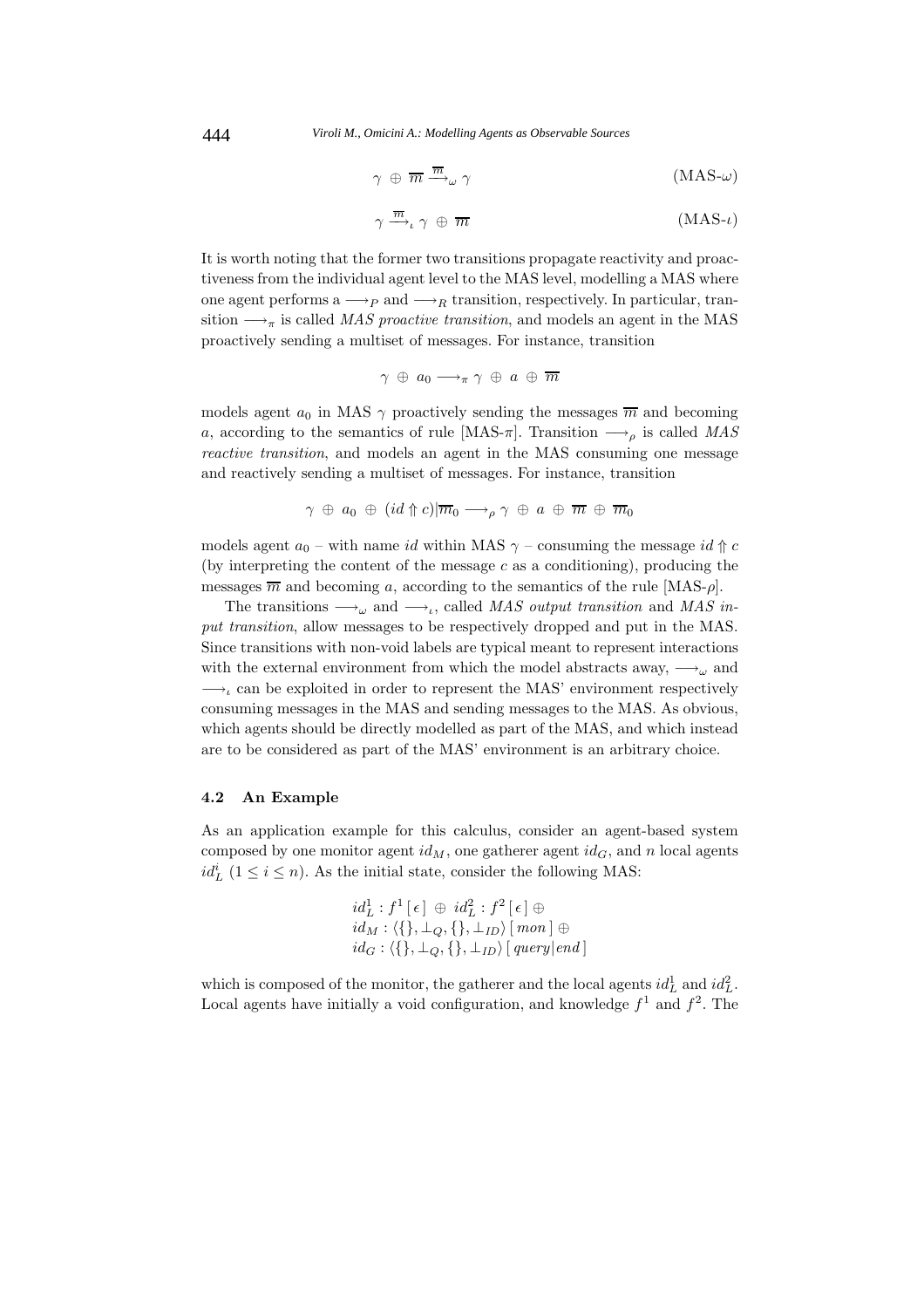$id_L^1: f^1[\epsilon] \oplus id_L^2: f^2[\epsilon] \oplus id_M: \langle \{\}, \perp_Q, \{\}, \perp_{ID}\rangle \, [mon] \oplus$  $id_G$  :  $\langle \{\}, \perp_Q, \{\}, \perp_{ID}\rangle$  [ *query* | *end* ]  $\longrightarrow_{\pi}$  (1)  $id_L^1: f^1[\epsilon] \oplus id_L^2: f^2[\epsilon] \oplus id_M: \langle \{\}, \perp_Q, \{\}, id_G\rangle \, [ \, mon \,] \oplus$  $id_G: \langle \{\}, \perp_Q, \{\}, \perp_{ID}\rangle \, [\; query | end \; ] \; \oplus \; id_G \uparrow gath(\{id_L^3, id_L^2\}, q)$  $\longrightarrow_{\rho}$  (2)  $id_L^1 : f^1[\epsilon] \oplus id_L^2 : f^2[\epsilon] \oplus id_M : \langle \{\}, \perp_Q, \{\}, id_G \rangle \, [ \, mon \,] \oplus$  $id_G: \langle \{id_L^3, id_L^2\}, q, \{\}, \perp_{ID}\rangle \, [ \, query | end \, ]$  $\longrightarrow_{\pi}$  (3)  $id_L^1: f^1[\epsilon] \oplus id_L^2: f^2[\epsilon] \oplus id_M: \langle \{\}, \perp_Q, \{\}, id_G\rangle \, [ \, mon \,] \oplus$  $id_G: \langle \{id_L^3, id_L^2\}, q, \{\}, id_L^2\rangle \, [\, query| end] \; \oplus \; id_L^2 \uparrow \; ask(q, id_G)$  $\longrightarrow_{\rho}$  (4)  $id_L^1: f^1[\epsilon] \oplus id_L^2: f^2[\epsilon] \oplus id_M: \langle \{\}, \perp_Q, \{\}, id_G\rangle \, [ \, mon \,] \oplus$  $id_G: \langle \{id_L^3, id_L^2\}, q, \{\}, id_L^2 \rangle \, [ \, query | end \, ] \; \oplus \; id_G \uparrow \; info(id_L^2, f^2(q))$  $\longrightarrow_{\rho}$  (5)  $id_L^1: f^1[\epsilon] \oplus id_L^2: f^2[\epsilon] \oplus id_M: \langle \{\}, \perp_Q, \{\}, id_G\rangle \, [~mon] \oplus$  $id_G: \langle \{id_L^3, id_L^2\}, q, \{id_L^2 \mapsto f^2(q)\}, id_L^2 \rangle \, [ \, query | end \, ]$  $\longrightarrow_{\pi}$  (6)  $id_L^1: f^1[\epsilon] \oplus id_L^2: f^2[\epsilon] \oplus id_M: \langle \{\}, \perp_Q, \{\}, id_G\rangle \, [ \, mon \,] \oplus$  $id_G: \langle \{id_L^3, id_L^2\}, q, \{id_L^2 \mapsto f^2(q)\}, id_L^3 \rangle \, [ \, query | end \, ] \oplus$  $id_L^3 \Uparrow ask(q, id_G)$  $\stackrel{i d_L^3 \uparrow \text{a} \text{sk}(q, id_G)}{\sim}$  (7)  $id_L^1: f^1[\epsilon] \oplus id_L^2: f^2[\epsilon] \oplus id_M: \langle \{\}, \perp_Q, \{\}, id_G\rangle \, [~mon] \oplus$  $id_G: \langle \{id_L^3, id_L^2\}, q, \{id_L^2 \mapsto f^2(q)\}, id_L^3 \rangle \, [ \, query | end \, ]$  $\frac{id_G \uparrow \text{info}(id_L^3, f^3(q))}{\cdot}$ <sub> $\tag{8}$ </sub>  $id_L^1: f^1[\epsilon] \oplus id_L^2: f^2[\epsilon] \oplus id_M: \langle \{\}, \perp_Q, \{\}, id_G\rangle \, [ \, mon \,] \oplus$  $id_G: \langle \{id_L^3, id_L^2\}, q, \{id_L^2 \mapsto f^2(q)\}, id_L^3 \rangle \, [ \, query | end \, ] \oplus$  $id_G \Uparrow info(id_L^3, f^3(q))$  $\longrightarrow_{\rho}$  (9)  $id_L^1: f^1[\epsilon] \oplus id_L^2: f^2[\epsilon] \oplus id_M: \langle \{\}, \perp_Q, \{\}, id_G\rangle \, [~mon] \oplus$  $id_G: \langle \{id_L^3, id_L^2\}, q, \{id_L^2 \mapsto f^2(q), id_L^3 \mapsto f^3(q)\}, id_L^3 \rangle \, [ \, query | end \, ] \oplus$  $id_M \Uparrow res(\lbrace id_L^2 \mapsto f^2(q), id_L^3 \mapsto f^3(q) \rbrace, id_G)$  $\longrightarrow_{\rho}$  (10)  $id_L^1: f^1[\epsilon] \oplus id_L^2: f^2[\epsilon] \oplus id_G: \langle \{\}, \perp_Q, \{\}, \perp_{ID}\rangle [\text{query}|\text{end}]\oplus$  $id_M: \langle \{\}, \perp_Q, \{id_L^2 \mapsto f^2(q), id_L^3 \mapsto f^3(q)\}, id_G \rangle \, [$  mon ]

**Figure 4:** A case of MAS evolution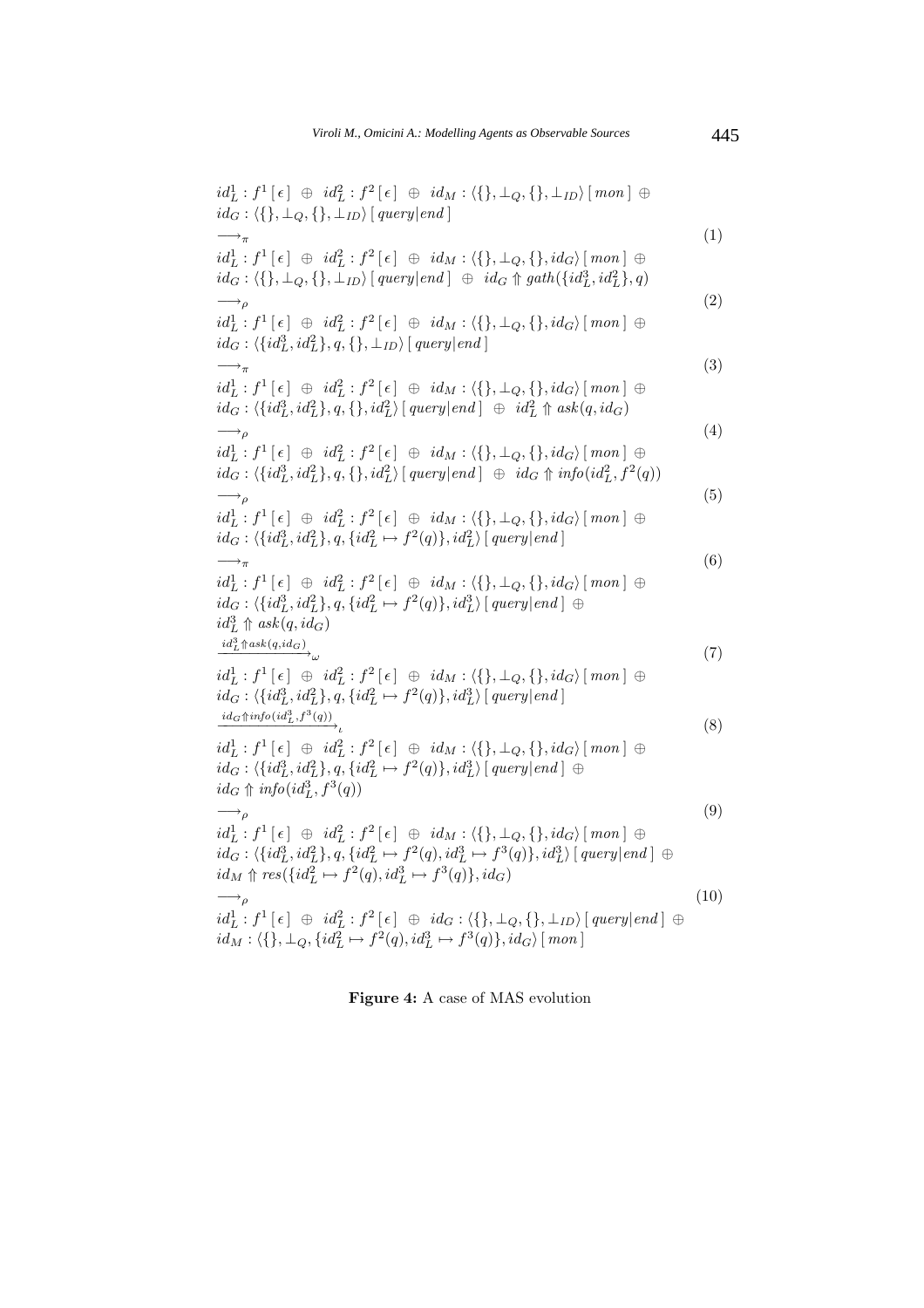monitor agent has neither knowledge nor gathering requests pending, whereas the gatherer is waiting for a gathering request: the initial place for both agents is then modelled by the tuple  $\langle \{ \}, \perp_O, \{ \}, \perp_{ID} \rangle$ .

Figure 4 shows an example of evolution of this MAS, where the monitor asks and receives from the gatherer information on the local agents  $id_L^2$  and  $id_L^3$ , the latter being an agent outside the MAS, i.e., living in the MAS' environment. As a first step  $(1)$ , the monitor autonomously decides to get information q from sources  $id_L^2$  and  $id_L^3$  through the gatherer agent, so it proactively produces the request message  $id_G \nightharpoonup gath(\{id_L^3, id_L^2\}, q)$ . Consequently (2), the gatherer consumes the request, updates its place to  $\langle \{id_L^3, id_L^2\}, q, \{\}, \perp_{ID}\rangle$ , and starts deliberating which site it should visit first. At a given time (3), it chooses  $id_L^2$  and produces a request message: this is consumed by the local agent (4), which reacts with a message  $id_G \nightharpoonup info(id_L^2, f^2(q))$ , providing the result  $f^2(q)$ . Then (5), the gatherer receives the reply and correspondingly updates its current knowledge to  $\{id_L^2 \mapsto f^2(q)\}\.$  Later (6), the gatherer decides it is time to explore  $id_L^3$  and to produce a request message. Since the source  $id_L^3$  is not modelled as an agent of the MAS, the consumption of that message is modelled as the environment getting the message through an input transition (7), and the reply is modelled as the environment producing the response message through an output transition (8). The gatherer consumes that message (9) and since all the sites have been queried, it returns to the monitor the whole result of its gathering through the message  $id_M \nightharpoonup res({id_L^2 \mapsto f^2(q), id_L^3 \mapsto f^3(q)}, id_G)$ . Finally (10), the monitor receives and processes the message, updating its knowledge.

# **5 Interpretation**

Growing a system's model on top of a precisely-defined ontology enjoys an interesting property: through formalisation, the system's sub-parts, evolution, behaviour, and properties are straightforwardly mapped onto the ontology, thus providing for an original viewpoint over the system. In this paper, agent-based systems are modelled using an ontology for observation, so that aspects such as agent's behaviour, interactions, reactivity, proactiveness, autonomy, social ability, as well as MAS' evolution, MAS' environment, and the like, are interpreted in terms of the ontology's concepts, such as source's manifestations, conditionings, spontaneous moves, trajectory, and so on.

As a first step, the issues related to individual agents are taken into account. Among the several definitions of the agent abstraction, here the one given in [Wooldridge, 2000] is considered, where the (rational) agent is seen as an entity situated in an *environment* – which the agent *senses* and *acts* upon –, and featuring *reactivity*, *proactiveness*, *autonomy* and *social ability*. Since agents are modelled as sources, the agent's environment is correspondingly modelled as the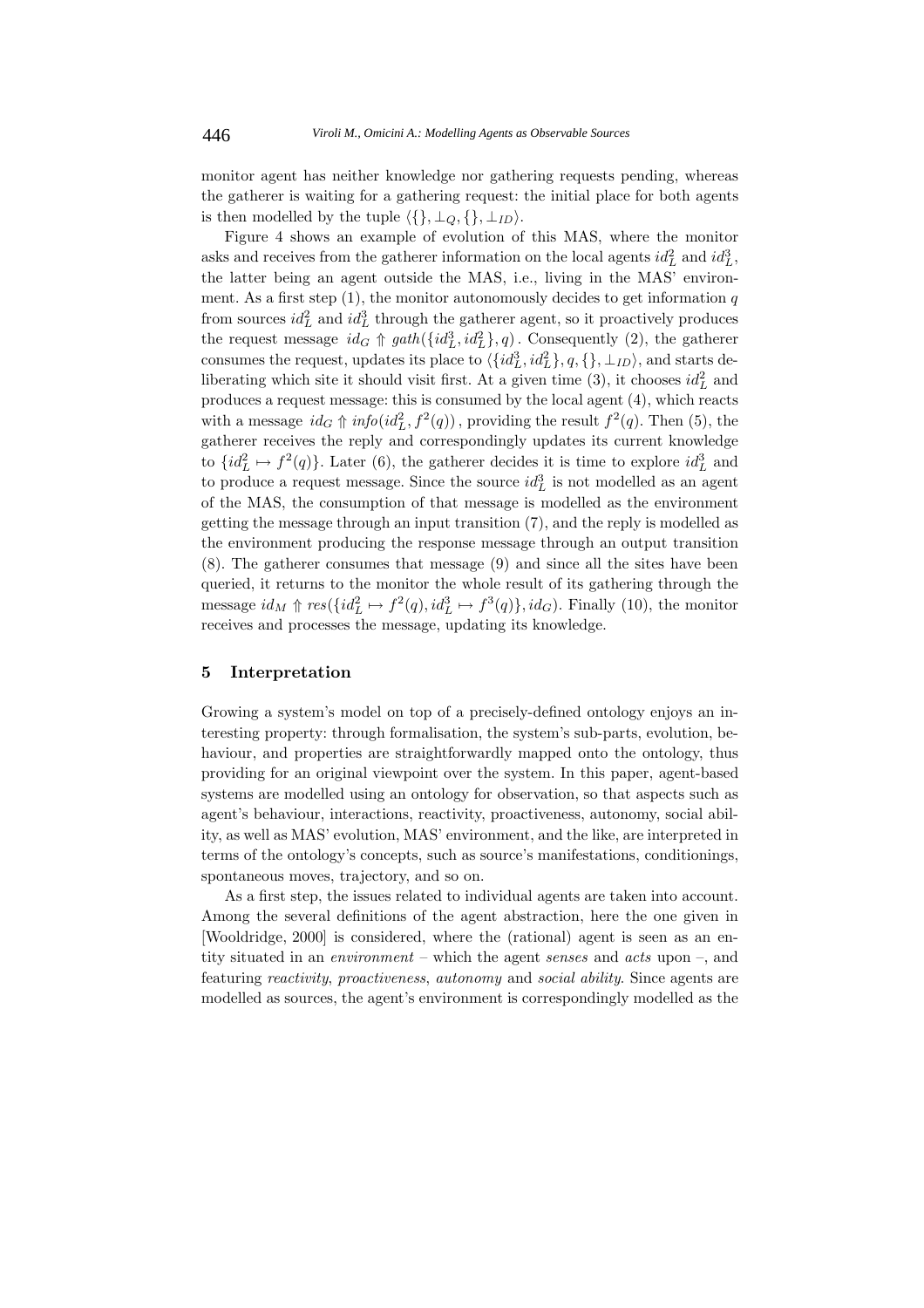collection of all the entities that can condition it (coordinators) or can observe its manifestations (observers). As a result, acting is modelled as the agent manifesting to the observing environment, while sensing is modelled as the environment conditioning the agent's observable behaviour.

An agent's reactivity is modelled as its ability of producing manifestations in response to conditionings. A conditioning models the intention of a coordinator to interact with an agent in order to affect its observable behaviour. In fact, when an agent receives a conditioning from its environment that changes its configuration, it reacts by moving to a new equilibrium state and by producing observable manifestations according to its (new) configuration. An agent's proactiveness is modelled as its ability of producing manifestations due to spontaneous moves. A spontaneous move models some change to the agent's observation core – by definition, affecting the agent's observable behaviour – depending on some internal events, independently of any interaction with the agent's environment. Proactiveness then results from the observable manifestations produced following a spontaneous move according to the agent's configuration.

Our model accounts for agent's autonomy as well – until autonomy, roughly speaking, is the agent's capability to drive its own control, and not to be driven by others. On the one hand, details related to the inner (autonomous) agent's deliberation process, driving its control, are typically abstracted away – an agent remains in equilibrium until its autonomous computation does affect its observable behaviour, captured by the concept of agent's core. When the effects of the deliberation process become perceivable by the environment, these are modelled as spontaneous moves of the place, producing an agent's motion and possibly causing some manifestations. On the other hand, the ability of mediating the environment's requests is a crucial aspect related to the agent's autonomy: configuration works as a control layer that prevents such requests to directly influence the agent's inner status and dynamics. In fact, the environment's requests are expressed as conditionings inserted in the agent's configuration, affecting the agent's internal behaviour only as far as their evaluation produces a change on the place. In turn, changes to the places actually affect the agent's dynamics and observable behaviour depending again on the agent's configuration.

Then, in order to capture the idea of agent's social ability, the framework is extended from individual agents to MAS, so that a MAS is viewed as the composition of agents modelled as sources. A MAS' evolution is based on the agents interacting with each other through the exchange of asynchronous messages – each specifying a c-atom and a target agent – and on the interactions with the MAS' environment, modelled as a black-box entity able to put and drop messages from the MAS. An agent interacts with another by conditioning it, and possibly receiving as a reply a manifestation of its observable behaviour. As a result, it seems natural to interpret the social ability of an agent as its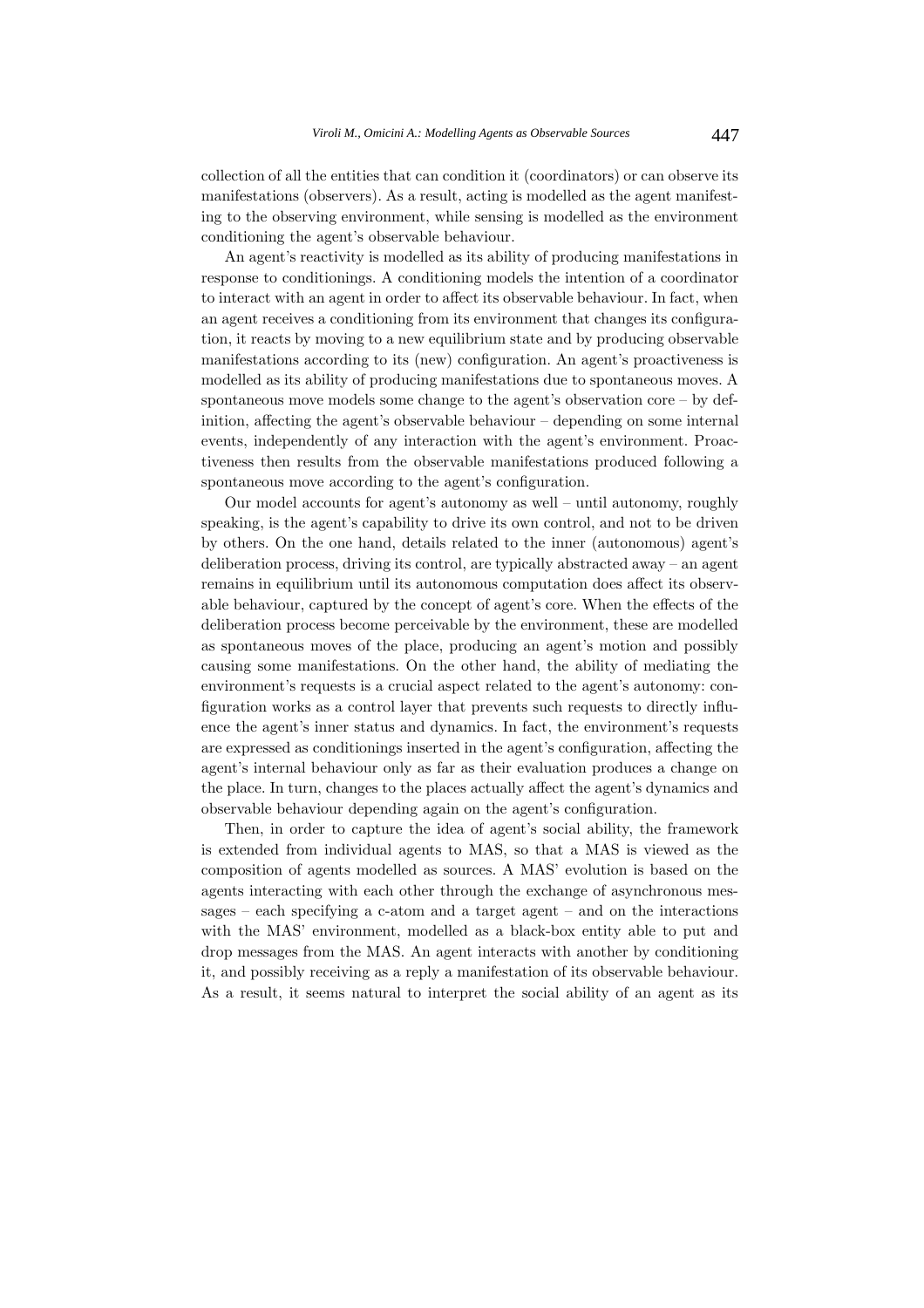disposition to let other agents to perceive its observable behaviour, meant to represent its beliefs, capabilities, competence – roughly, in one word, the *knowledge* an agent encapsulates as a source, representing its own viewpoint on the world. Correspondingly, the inner evolution of a MAS – taking place through the exchange of messages between its agents – is naturally interpreted as the continuous exchange of information amongst agents. This information exchange can be seen as each agent's knowledge flowing through the MAS agents.

Nevertheless, our model does not just represent a MAS as a closed system evolving in isolation. Instead, a key aspect concerns the MAS' ability to interact with its environment. On the one hand, the environment can contribute to the flowing of knowledge within the MAS by inserting new messages, so as to contribute to the global MAS' knowledge – and, vice versa, information is also allowed to flow outside the MAS into the environment. On the other hand, the observation pattern for the interaction between the MAS and its environment also enables an interpretation where the MAS is either seen as a whole source, that the environment can condition so as to affect its global observable behaviour, or as a single observer for the environment's manifestations.

# **6 Related Works and Conclusions**

The goal of this paper is to provide a framework – both conceptual and formal – for reasoning about the *observation* issue in agent-based systems, for representing agent's and MAS' behaviour, and for interpreting them in terms of aspects related to observation. This work carries on the research started in [Viroli *et al.*, 2001], where the observation issue is introduced in the context of computer systems in general. There, an ontology and a formal framework are developed so as to compare the expressiveness of software components coming from different areas – such as object orientation, DBMS and coordination models [Omicini *et al.*, 2001] – from the viewpoint of observation. In this paper – which is an extension to [Viroli and Omicini, 2001] – the ontology is applied to agent-based systems by interpreting agents as sources, and the formal framework is developed so as to better fit the typical needs of abstraction of agent-based systems. A simple application example of our framework is provided, which is meant to ease the understanding of formulae's syntax and semantics, and which was designed to be as small and simple as possible, while being complete enough to show and emphasise all the relevant aspects of the framework. On the other hand, in order to verify the applicability of the framework, more complex examples are required. Even though this issue goes beyond the scope of this paper, it is in fact addressed by many of our current research efforts.

For instance, in [Viroli and Omicini, 2002a] the applicability of the framework to the specification of an agent's observable behaviour is studied, considering a number of interaction patterns that are very common in agent-based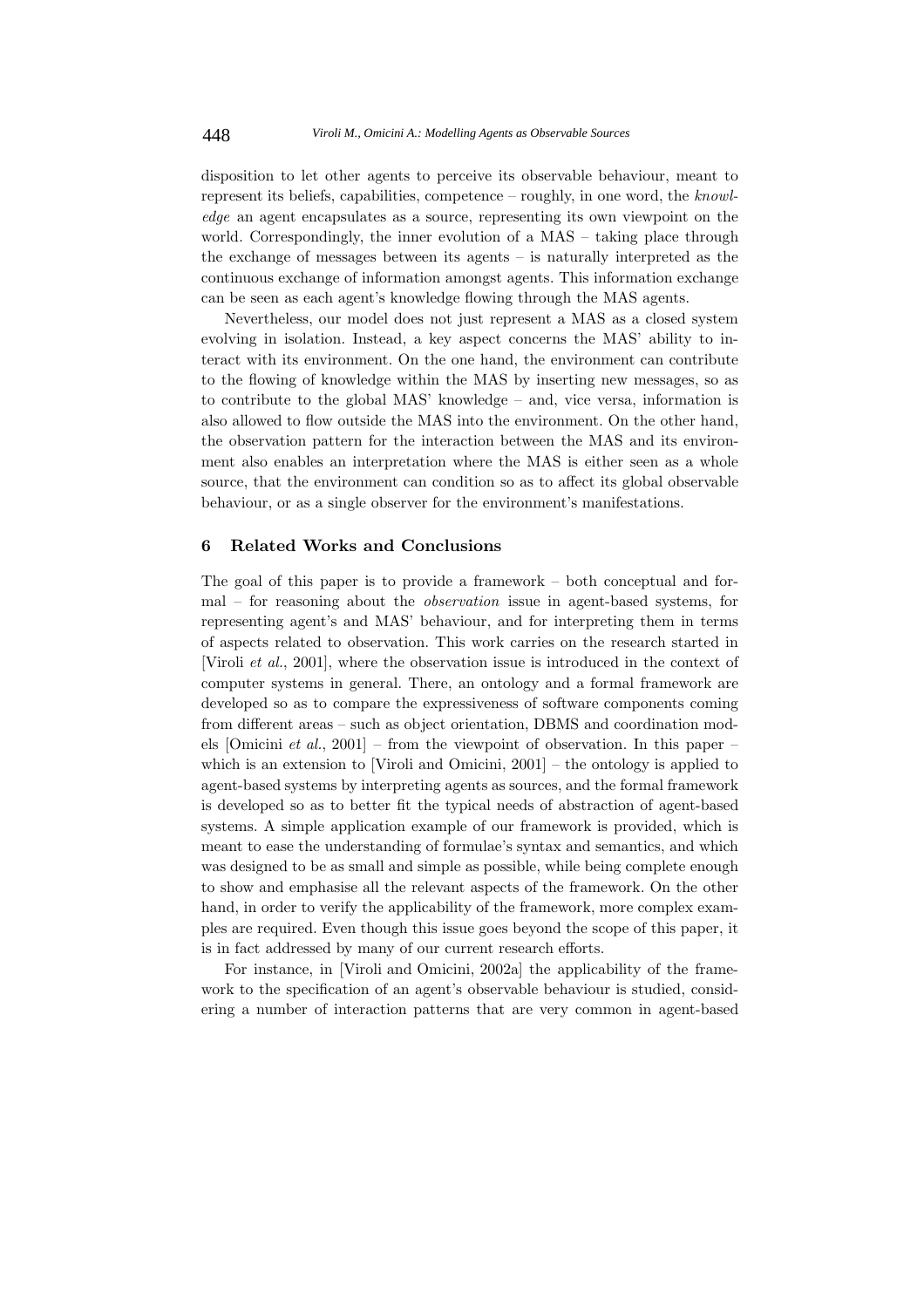systems. Each of them is mapped in the framework, showing the power of the model as a tool for specifying complex interactive behaviours in agent-based systems. As a further application, in [Viroli and Omicini, 2002b] the framework is exploited to provide a semantics to agent communication languages. In particular, the framework is shown to be suitable for describing agents' interactive behaviour in a rather architecture-independent way, which is a property quite relevant for organisations aiming at the definition of standardised platforms for agents, such as FIPA [FIPA, 2000]. Finally, in [Viroli and Omicini, 2002c] the framework is also put to test as a formal framework for coordination media [Omicini *et al.*, 2001] – that is, for those software abstractions meant to rule and govern interaction in distributed systems. The flavours of the model are described focussing on both how it captures the media's details of interest with the desired level of abstraction, and how it can be used to explicitly model complex behaviours of coordination media [Omicini and Denti, 2001].

The mathematical framework supporting the formalisation developed here is based on techniques introduced in the field of process algebras [Bergstra *et al.*, 2001], where they are exploited as a tool to describe the behaviour of interactive systems and to provide a foundation for issues such as communication and concurrency. Since the observation model interprets an agent as an interactive system, and a MAS as a concurrent system evolving through the interactions of its sub-parts, process algebras provide for a suitable conceptual and formal basis. Nevertheless, modelling an interactive system through the classical process algebra approach has rather different goals from the observation approach presented here.

From an engineering perspective, one of the main aims of the research field on process algebras is to define equivalences between *processes* – that is, to which extent interactive software components are to be considered equivalent with respect to a given semantics [Glabbeek, 2001]. On the one hand, the study of these properties is fundamental in order to ensure that a system keeps working in a correct way after the substitution of a sub-components of its. On the other hand, process equivalence can also be exploited to verify whether the implementation of a given component satisfies its formal specification. As discussed in Subsection 1.1, this general framework follows the so-called black-box modelling approach, where a software component's behaviour is modelled by completely abstracting away from aspects related to its internal machinery. Instead, the observation framework presented here follows a grey-box modelling approach, characterising the so-called *observable behaviour* of a software component in terms of how its interactions with the environment affect its status and, conversely, how such a status is made perceivable to and can be affected from the outside.

Nevertheless, our model of the interactive behaviour of an agent within a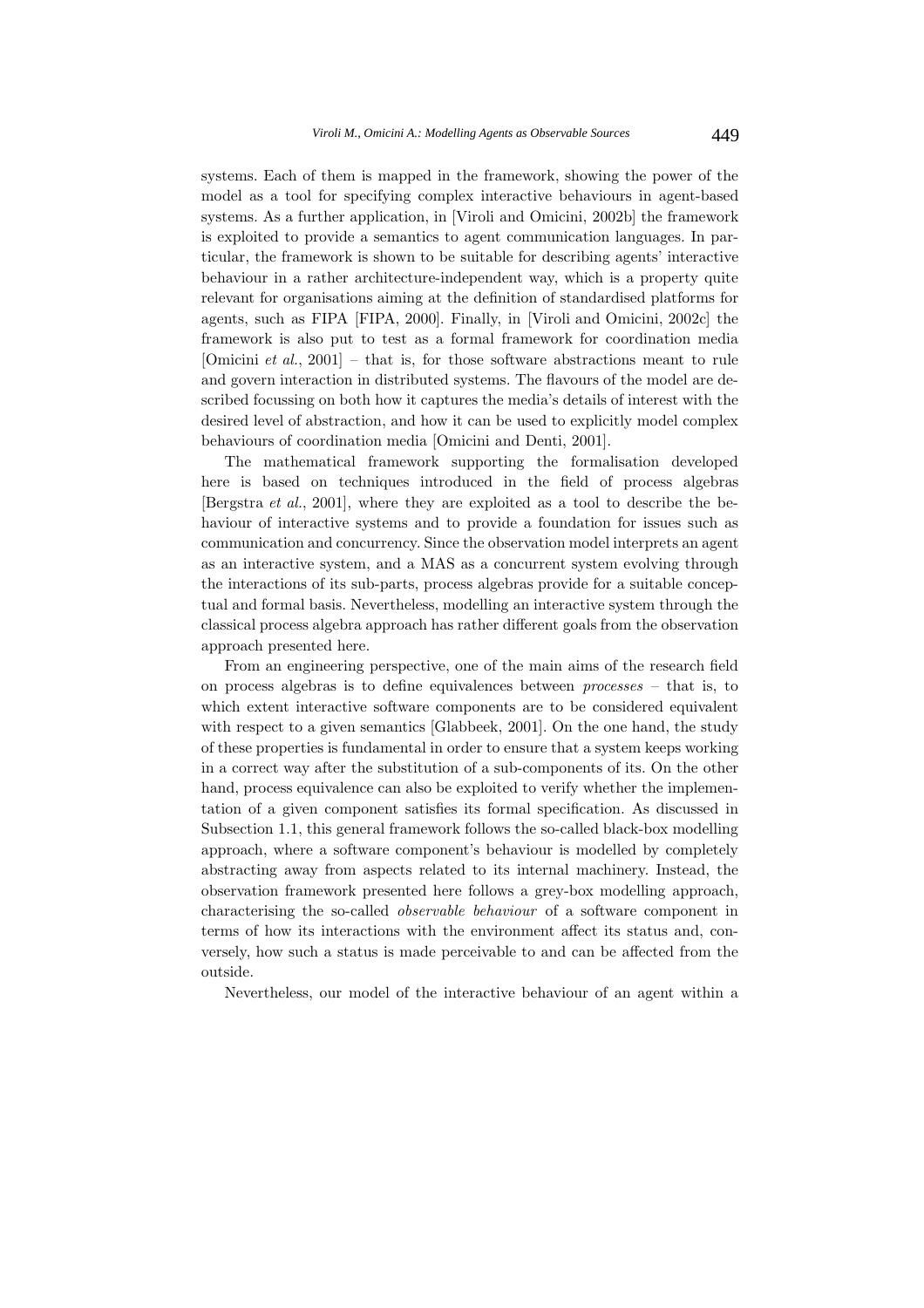MAS is suitable for a comparison with existing process algebra approaches. Considering the framework of name-passing and value-passing calculi – such as CCS [Milner, 1989],  $\pi$ -calculus [Milner, 1999], and asynchronous  $\pi$ -calculus [Boudol, 1992] – our agent's model can be thought of as a process evolving by performing actions. On the one hand, an agent can asynchronously produce messages for other processes, similarly to name sending in asynchronous  $\pi$ -calculus. Correspondingly, the formalisation of asynchrony provided here borrows from asynchronous  $\pi$ -calculus – that is, it relies on the concept of pending messages *floating in the same soup* of interacting processes [Berry and Boudol, 1992]. On the other hand, an agent can perform a more complex action by atomically receiving an asynchronous message and sending zero, one, or more asynchronous messages to other agents – which can be commonly referred to as a reactive behaviour. Finally, despite in our model interactions resemble asynchronous  $\pi$ calculus, their content is a generic value analogously to value-passing calculi such as CCS.

Our approach is also related to others defining architectures for software component's behaviour, whose most notable example is the Actors model [Agha, 1986, Hewitt, 1977]. An actor is defined as a purely reactive software entity, which receives message and correspondingly changes its behaviour and send other messages. Conversely, as in most agent models the observation framework deals with agent proactiveness [Wooldridge, 2000], that is, with agents featuring an inner control responsible for changing its status and sending messages to the environment.

Another approach to modelling an agent communications in terms of labelled transition systems has been developed in [van Eijk *et al.*, 2000b, van Eijk *et al.*, 2000a]. In [van Eijk *et al.*, 2000b], for instance, a programming language is defined where agents are characterised by their mental state – including belief states and a goal state – and where agent communications follow the rendezvous schema, a version of the classic remote procedure call (RPC) where the target agent processes requests using an interleaved pattern. Then, the language is defined through an operational semantics, describing how agents evolve by internal computations (such as believes update) and through communications. There, however, the focus is put on modelling an agent's mental state and its dynamics, while the goal of the observation framework is more to emphasise the agent's collaborative aspects – namely, its interactive behaviour. Another relevant difference is related to the technical treatment: instead of describing agents' aspects through a programming language, here a generic architecture is developed – the model of an agent as an observable source – which can be specialised to different behaviours by changing the source's specification.

Further work along this research direction will be devoted to the study of the impact of this approach on the engineering of MAS – on all the places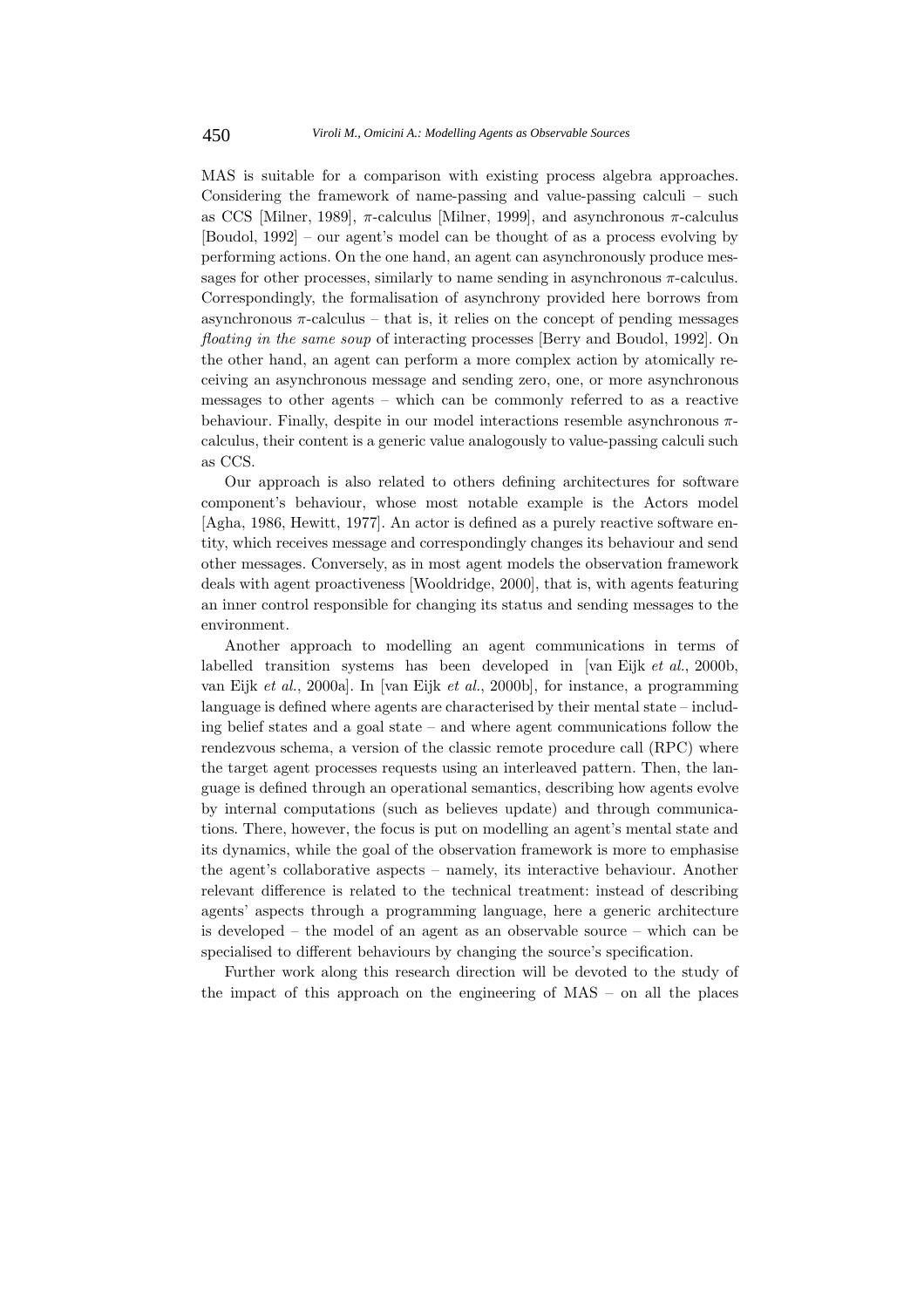of the engineering process, from specification and design, to implementation, verification, and monitoring.

### **Acknowledgements**

The authors would like to thanks MIUR (the Italian "Ministero dell'Istruzione, dell'Università e della Ricerca") and Nokia Research Center, Burlington, MA, USA, for partially supporting this work. Also, we are grateful to the anonymous referees, whose remarks and criticisms were of invaluable help in improving this article.

## **References**

- [Agha, 1986] Gul Agha. *Actors: A Model for Concurrent Computation in Distributed Systems*. MIT Press, 1986.
- [Bergstra *et al.*, 2001] Jan A. Bergstra, Alban Ponse, and Scott A. Smolka, editors. *Handbook of Process Algebra*. North-Holland, 2001.
- [Berry and Boudol, 1992] Gérard Berry and Gérard Boudol. The chemical abstract machine. *Theoretical Computer Science*, 96:217–248, 1992.
- [Boudol, 1992] Gérard Boudol. Asynchrony and the  $\pi$ -calculus. Rapport de Researche, INRIA, Sophia Antipolis, Number 1702, May 1992.
- [FIPA, 2000] FIPA. FIPA2000 specification. Foundation for Intelligent Physical Agents, http://www.fipa.org, 2000.<br>[Glabbeek, 2001] R.J. van Glabbeek.
- The linear time branching time spectrum I. The semantics of concrete, sequential processes. In Bergstra et al. [Bergstra *et al.*, 2001], chapter 1, pages 3–100.
- [Hewitt, 1977] Carl Hewitt. Viewing control structures as patterns of passing messages. *Artificial Intelligence*, 8(3):323–364, 1977.
- [J.F.Groote, 2001] M.A. Reniers J.F.Groote. Algebraic process verification. In Bergstra et al. [Bergstra *et al.*, 2001], chapter 17, pages 1151–1208.
- [Milner, 1989] Robin Milner. *Communication and Concurrency*. Prentice Hall, 1989.
- [Milner, 1999] Robin Milner. *Communicating and Mobile Systems: The* π*-calculus*. Cambridge University Pres, 1999.
- [Omicini and Denti, 2001] Andrea Omicini and Enrico Denti. From tuple spaces to tuple centres. *Science of Computer Programming*, 41(3):277–294, November 2001.
- [Omicini *et al.*, 2001] Andrea Omicini, Franco Zambonelli, Matthias Klusch, and Robert Tolksdorf, editors. *Coordination of Internet Agents: Models, Technologies, and Applications*. Springer-Verlag, March 2001.
- [Parrow, 2001a] J. Parrow. An introduction to the π-calculus. In Bergstra et al. [Bergstra *et al.*, 2001], chapter 8, pages 479–544.
- [Parrow, 2001b] J. Parrow. Partial order process algebra (and its relation to Petri nets). In Bergstra et al. [Bergstra *et al.*, 2001], chapter 13, pages 769–873.
- [van Eijk *et al.*, 2000a] Rogier M. van Eijk, Frank S. de Boer, Wiebe van der Hoek, and John-Jules Ch. Meyer. Open multi-agent systems: Agent communication and integration. In Nicholas R. Jennings and Yves Lesp´erance, editors, *Intelligent Agents VI*, volume 1757 of *LNAI*, pages 218–232. Springer-Verlag, 2000.
- [van Eijk *et al.*, 2000b] Rogier M. van Eijk, Frank S. de Boer, Wiebe van der Hoek, and John-Jules Ch. Meyer. Operational semantics for agent communication languages. In Frank Dignum and Mark Greaves, editors, *Issues in Agent Communication*, volume 1916 of *LNAI*, pages 80–95. Springer-Verlag, 2000.